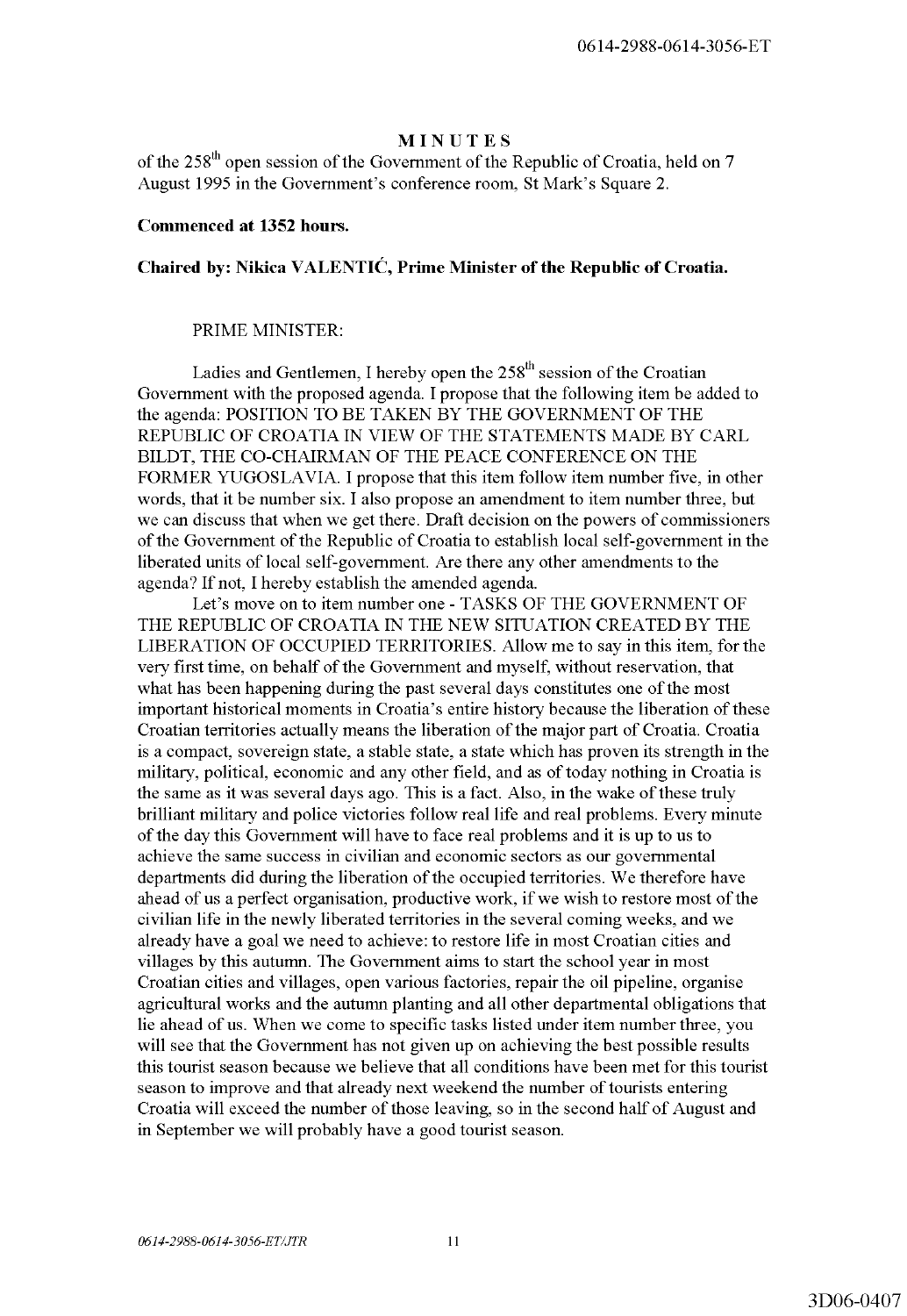I think that, in spite of all our problems and the huge additional expenses incurred by this operation, in addition to the expenses currently incurred by the opening of railroads, roads, and by publicly-owned enterprises, the economic effects of this operation will be invaluable and next year we will see Croatia's economy soar. For the past three days we have been drafting macroeconomic assessments and we believe that next year Croatia's GDP will increase by at least ten billion kunas, or approximately two billion US dollars, which will create realistic preconditions for investment and more effective economic growth. Of course, we need to define everything now, to see how economic growth will move, within which deadlines and in which branches. This is a task for our economic departments and it will be coordinated by Deputy Prime Minister SKEGRO because this is his main task. The day before yesterday, after the first operation, we already assigned tasks to all ministries and publicly-owned enterprises which fall within the ministries' scope and competence, to start creating, for now, minimal preconditions, and within ten days, normal preconditions for people to return to the newly liberated territories.

Under item three we will assign concrete tasks to each minister, each ministry, as well as deadlines by which they must finalize parts of tasks which fall under their jurisdiction. In order to /?prove themselves/ and as a government which will, in these circumstances, monitor on a daily basis the execution of tasks assigned to individual ministries and the work of the Government as a whole. At today's meeting of the cabinet we decided that our first inspection of the execution of tasks about to be distributed today to individual ministers will be at the Government's session to be held in Knin around 1 September this year. We will thus show that we have a feeling for these areas and a political feeling for resolving problems in the newly liberated territories. This will not be a political session of the Government, but a working one, the way we used to have, if you remember, during certain economic crises in various parts of Croatia, when we used to resolve all current problems on the spot.

From a distance of three weeks we will be able to see the additional problems in Drnis, Knin, Petrinja and all liberated territories and, probably by 1 October, establish normal life in those territories. I therefore ask you to grasp the historical responsibility borne by each and every minister, each and every ministry, and this Government, for the civilian and economic storm we must carry out in the coming several weeks.

It is our responsibility to show that this state, that this Government, is up to the task and that it can meet all the criteria. We believe that we can and must bring back at least 50,000 to 60,000 people to the newly liberated territories within a month, maybe all 100,000 of them by the end of the year, even though all estimates made by Deputy Prime Minister RADIC indicate that certain towns, certain villages, will need up to a year to be fully reconstructed, but you'll hear more about that when we come to the item where tasks will be assigned to individual ministries. So, please, take this as an introduction, let's hear under item number two the most recent information from the state ministers on the military and political security situation, and then under items three and four, we can launch a discussion on all tasks to be given to individual ministries. If I could first ask Minister ŠUŠAK to inform the Government and, this being an open session, the entire public as well, on the current situation.

## Gojko SUSAK:

Prime Minister, seeing that this is the first statement at a public session of the Government, you have been informed, in accordance with the order issued by the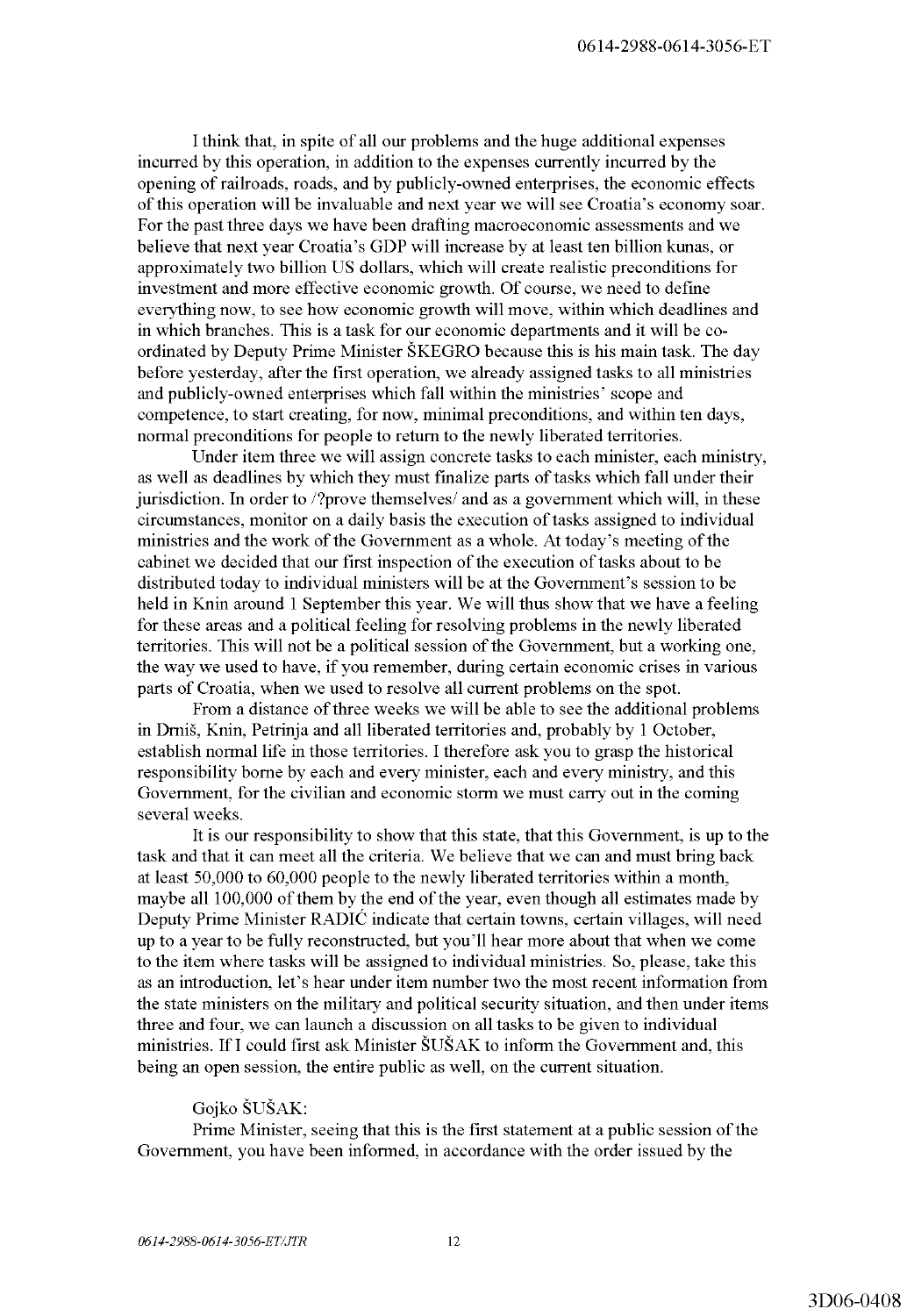President of the Republic, we embarked on the liberation of the occupied territories formerly known ...

/new page/

as Sector North and Sector South, Prime Minister. In keeping with the state policies, the operation was supposed to dissect the territory without touching populated settlements, hoping that the Croatian citizens who had been led astray during these four years would decide to surrender and be voluntarily incorporated into the constitutional and legal order of the Republic of Croatia. After the first day of the operation, Prime Minister, we had not taken a single town in the area, we kept avoiding them, giving them a chance, but it turned out that, instead of surrendering, they started shooting in all towns bordering the free territory of the Republic of Croatia. We changed our plan, started mopping up the terrain, Sir, the terrain, Prime Minister, and judging by the way things were at 1200 today, it is our estimate that the entire territory of the Republic of Croatia in these two sectors, as they used to be called, will be under the control of Croatian forces by 1800 or 1900 hours. As agreed, we are co-operating with the police and as the army advances inwards, the police come after the cooperation of the military and civilian police, taking over and establishing police stations, and this co-operation is functioning quite well. I would like to use this opportunity to publicly express my gratitude to my colleague JARNJAK for his truly great co-operation. At the same time, I would like to apologize, since you are assigning a great deal of tasks to our colleagues the ministers, for having mobilised a large number of people and would like to announce that, in agreement with the President of the Republic, I will be signing today, effective at 0800 hours tomorrow, the demobilisation of 70,000 men whom you will have at your disposal to deploy within your jurisdiction. Prime Minister, the operation proceeded according to plan, even somewhat faster than we had planned, four days had been planned to cut them off and another four to mop up the terrain. Chances are that we will finish everything in these four days. There has been a minor incident, an incident insofar as it is symptomatic that this is not the first time that we, at the intervention of the UNCRO General /?PETERS/ who is the commander here, he approached General CERVENKO, asking that in Sector North, i.e. from Karlovac all the way to Dvor na Uni, where two corps of paramilitary forces were still stationed with an enormous quantity of weapons and a huge number of civilians, and we had been avoiding coming into contact with them during the entire action /as printed/. They said he was coming, that they were willing to surrender, provided everyone be allowed to pass through. We agreed to it, Prime Minister, General ČERVENKO signed it around midnight last night only to have UNPROFOR, UNCRO, who were supposed to show up this morning at 0600 hours, fail to show up, not even by 0900 hours, and by that time all of them, at least those east of the city of Glina, managed to pull out their men and technical equipment. We changed our orders, aware that neither of the two parties was adhering to the agreement. We will continue mopping up the area with military forces, Prime Minister. I repeat, our estimate is that what is called military operations should cease by 1800 - 1900 hours tonight. There might still be some minor mopping up to do, but the military operation will mostly be over.

PRIME MINISTER: Thank you. Minister JARNJAK, the floor is yours.

Ivan JARNJAK: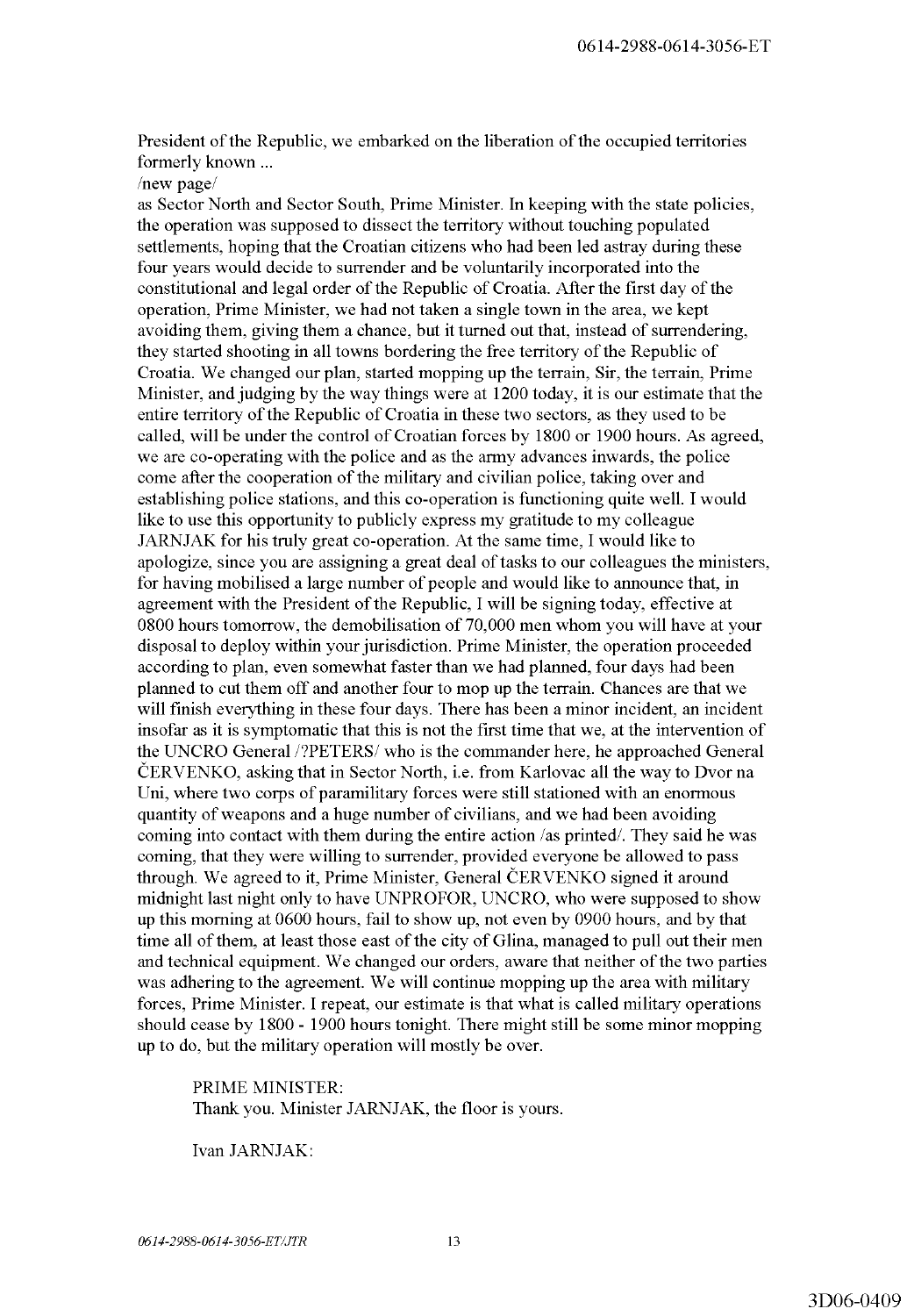Prime Minister, let me first also thank Minister SUSAK on his co-operation, it has proven to be excellent in all such operations, and the co-operation between the Ministry of the Interior and the Ministry of Defence is usually ... I think that, in the end, good co-operation definitely contributed to the operation's effectiveness. The Ministry of the Interior is doing its part of the work, the police is taking over, as Minister  $\text{S} \cup \text{S} \cup \text{S} \cup \text{S}$  as the army and the military police go in ahead, together with the special forces, they are followed by the regular police who assume control over the security, public law and order, that is. I can say with great pleasure that I visited a large part of the liberated territory, you enter towns like, for instance, Gračac or Drniš, there practically isn't a single destroyed house, it's all practically in the same state it was left in, the way it was, and I have to say that this is a great wealth that must urgently be used the way it will be used later on. Civilian Protection is also coming in, their task is to clear up the area, in particular the large number of cattle which will urgently have to be dealt with and I think we could have problems with that. The fire department is also coming in to clear whatever is left to be cleared, I think that the operation and the second part, the initial introduction of the civilian authorities, is proceeding well so far and I believe that it will all be done within the given deadlines, as the army does the first part and the special forces complete the second part, the police is already present in the entire occupied, formerly occupied territory, because we engaged, I have to say this, a large number of police officers, a sufficient number to be able to absolutely guarantee safety in the area. Thank you very much.

# PRIME MINISTER:

Thank you. Deputy Prime Minister and Minister of Foreign Affairs Mate GRANIC.

# Dr. Mate GRANIC:

The political decision to launch a military and police action was brought after the failure of the four-year negotiations with the Croatian Serbs in the occupied areas, after the failure of both the UNPROFOR and the UNCRO in the exercise of their mandates and in order to help Bihac which had been vitally endangered by both the Croatian and the Bosnian Serbs. It was, as my colleagues, the ministers of defence and of the interior said, a large-scale operation and it should be noted that there were political pressures on the first day, a presidential statement of the Security Council and of the European Union was made to the effect of suspending negotiations on trade and cooperation and the FAR programme with the Republic of Croatia for a certain period of time, but those political pressures were, I would say, significantly lesser than had been the case with the operation in Western Slavonia. There were also expressions of strong support. It should be mentioned that there had been speculations as to whether anyone had given the green light for this operation, no one had given the green light, it was our autonomous decision and the President had brought the decision in accordance with his own assessments. The pressure that first day was along the lines of stopping the action. On the second day there were no more pressures of that kind, on the second day there was substantial criticism, on the part of those who were not favourably disposed to us, of specific behaviour towards UNCRO members/;/ according to our data, only in one case against members of the Danish Battalion a commander of a smaller unit violated, did not behave correctly, and he was deprived of liberty and that case is being investigated, there were no other cases of violations of the Rules of Service.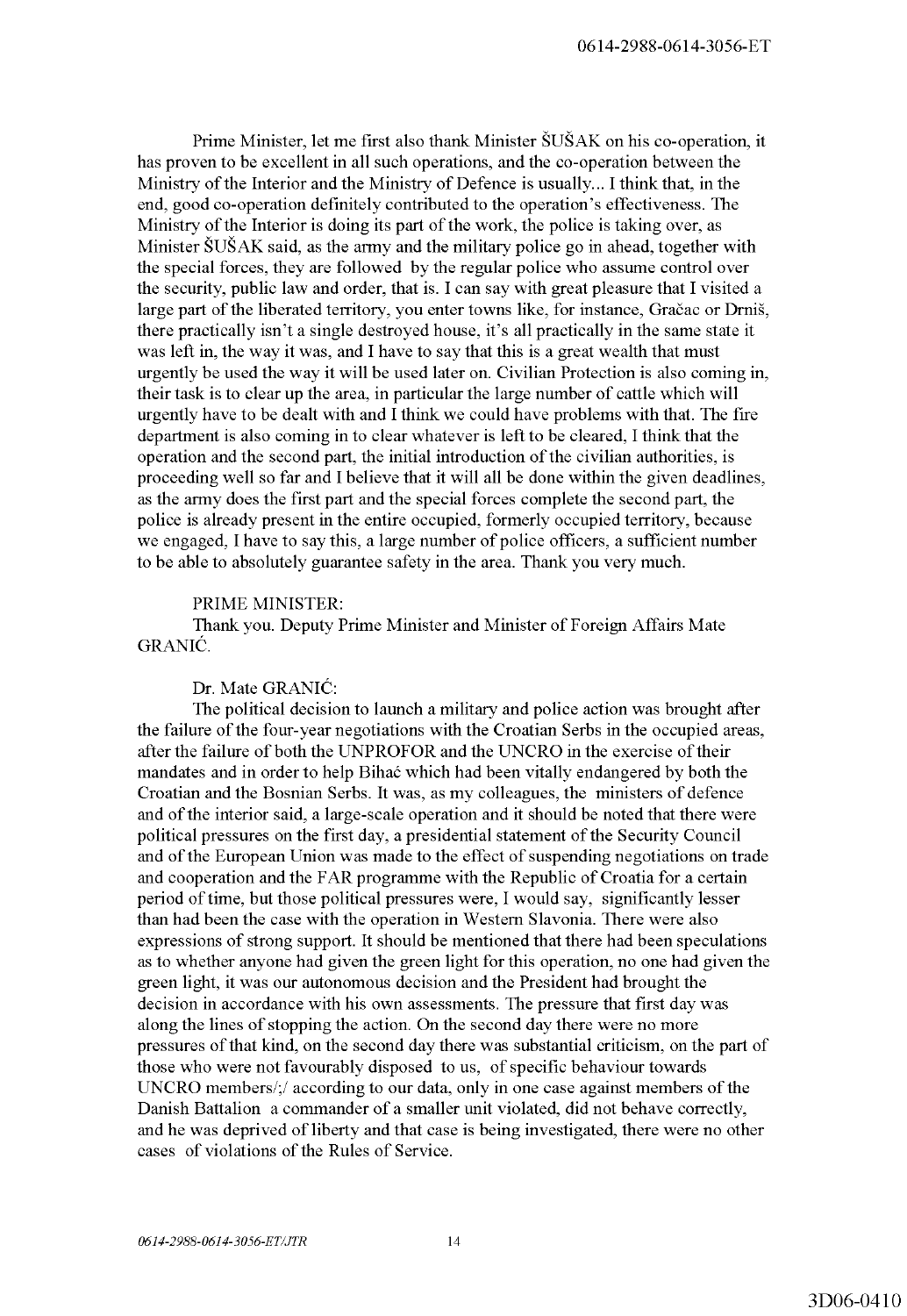With regard to the consequent media pressures, after that they were to the effect that columns were being fired at and that it was a massive ethnic cleansing, and figures were manipulated with, however all this practically ceased and the number increased of those offering congratulations and those saying ....

.  $/$  .

... that this action would also help solve the problem of Bosnia and Herzegovina and precisely the speed of the action attests to the discipline of our army, shows that Croatia is an organised state, a state which observes international humanitarian law and President TU\MAN from the first moment invited our citizens of Serbian ethnicity to stay and accept also the Law on Amnesty, abolition, to surrender their weapons, and after that the Government followed suit. Therefore, we did everything to have the Serbian population remain in their homes and we shall also invite all those who have not violated the norms of the international law of war, i.e. those who have not committed war crimes, to return.

We believe that cooperation with the European Union will continue. Pressure might be exerted once again through a resolution of the Security Council, but we do not expect any further political damage, on the contrary we expect major gains, not only for the Republic of Croatia, but we expect that after this historical day it will be realised that Croatia can make the greatest contribution to the establishment of lasting and definitive peace in the region.

## PRESIDENT:

Thank you. I close item 2. We shall move on to item 3, perhaps the central item on today's agenda, for a whole series of specific tasks for each individual ministry lies ahead. Namely, during these past three or four days the Government, or I on behalf of the Government, have adopted, in accordance with everything that they have /part of sentence unclear/, hundreds and hundreds of decisions which have already enabled the establishment of initial civilian forms of life in the newlyliberated areas, and are now awaiting us after all these assumptions that the military and political actions will end today. More specifically, operational measures for the establishment of civilian life and the return of returnees, no longer exiles, to the newly liberated areas, and I would therefore like to ask all the ministers and all the departments to inform us, very briefly but in-depth, what they have done and what the obligations are and what the deadlines are, for I will request daily written and oral reports from each minister on the discharge of obligations within their respective purviews. I will call out the names of the ministers, so that we may speak in tum. First, Minister MUDRINIC, for this is a very important area, which logically comes first - roads, railways, the postal service etc. You have the floor.

# lvica MUDRINIC:

Thank you Mr. President. Allow me first of all to say that I absolutely agree with your statement that this liberation not only enables the restoration of regular, normal life to these areas, but that it also has a major effect on the economic stabilisation of Croatia and creates prerequisites for Croatia to be really competitive in its domestic, and naturally also in the world markets, for without quality connections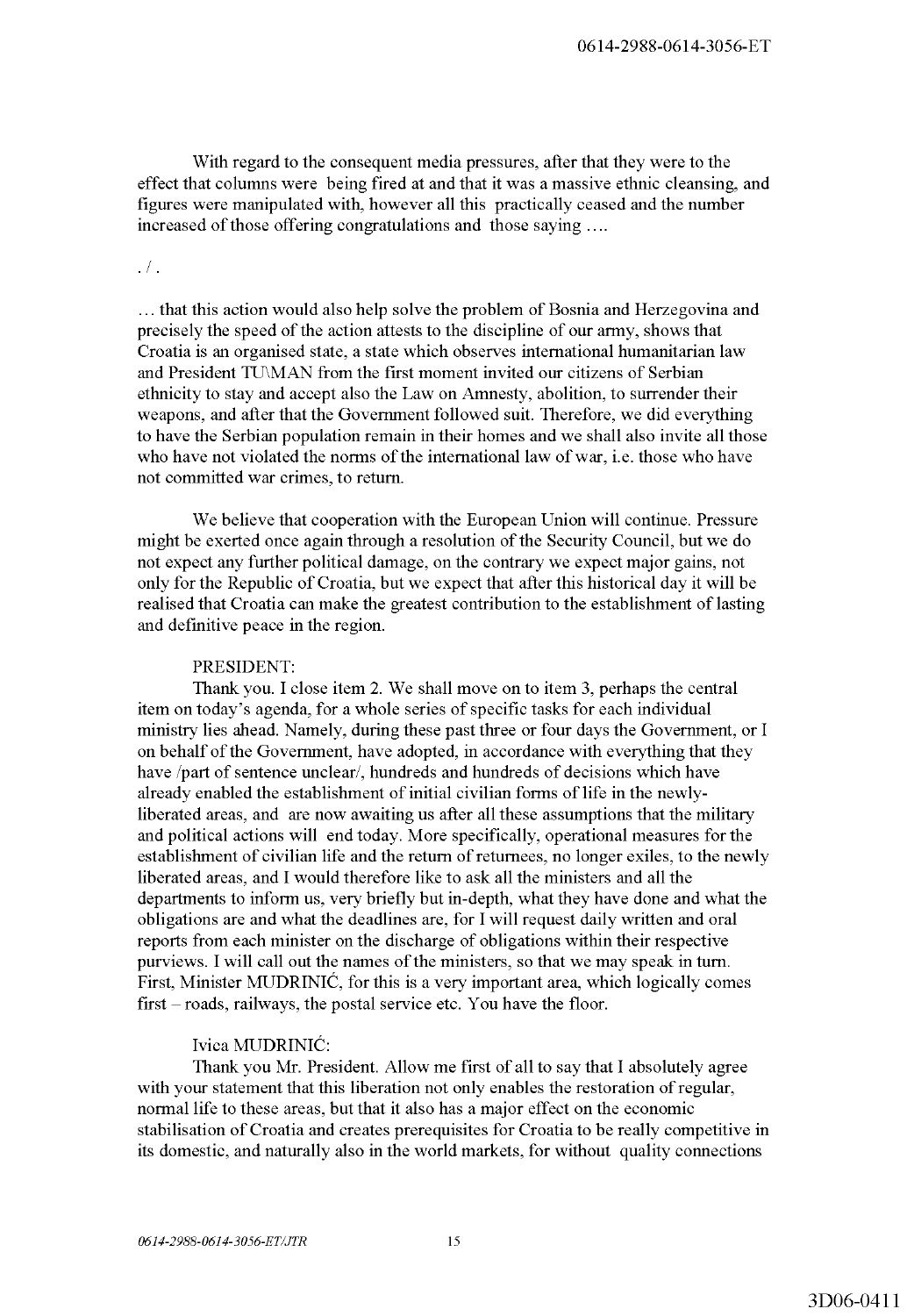with Dalmatia, without the integration of these areas, it had not been possible to develop either tourism or, it goes with out saying, other branches of the economy. With regard to the actual connections, Dalmatia is now finally, or will be in a few days, once again adequately connected both in terms of railways and roads, and I believe that the effects of this on the whole state are significant. We have set up staffs for individual areas within our Department, namely a staff for the restoration and establishment of railway traffic on the Zagreb  $-$  Knin  $-$  Split line, and have, naturally, included Sibenik and Zadar as well as Kostajnica in that. We also have another staff for the repair of roads in these areas where we have set priorities and which I will speak about in a minute or two, and a staff for the establishment of telecommunications in these areas, and now for something more specific. There have been cave-ins on three tunnels on the Zagreb - Knin - Split line and we estimate that when an official survey is conducted, i.e. when access is ensured, that it will take us some 7 to 10 days to repair this damage and we believe this to be a critical route. So, we expect the first train on the Zagreb  $-$  Knin  $-$  Split line by the end of next week.

In addition, we have already started forming area units of Croatian Railways in all these places. This means a return to Knin, Graeac, Dmis, and a team is already in the field to inspect the railway cars and engines which have remained in Knin. Fortunately, thanks to the speed of the operation, the equipment was not pulled out, so that we reckon that at least 50% of what has remained, because it has been out of use for a long time, that at least 50% will be operational very soon.

As I have mentioned, our workers have already been dispatched there. A unit has been set up and repairs on the railway stations will start these days. With regard to roads, we have established, naturally, the staff has already held meetings, we have established priorities. We have some 15 sections of main roads which are necessary, and they are for example Karlovac, Gračac. Knin, Sinj, Split, Tušilović, Vojnić, Glina, Petrinja, Sisak, Petrinja, Hrvatska Kostajnica, Glina, Dvor na Uni, Vojnić, the border of Bosnia and Herzegovina towards Velika Kladusa, Rakovica, the border of Bosnia and Herzegovina towards Bihać, Otočac, Gospić, Gračac, Otočac, Korenica, Sučevići, Lapac, the border of Bosnia and Herzegovina towards Bihać, Gračac, Obrovac, Karin, Zadar, Obrovac, Maslinica, Zadar, Karin, Benkovac, Drnis, Kosovo, Knin. Dmis, Oklaj, Knin, Benkovac, Sibenik and Dmis, Sibenik. With the reconstruction of these roads, i.e. the repair of these cave-ins, landslides, etc., of small bridges and the asphalt and holes, then signalisation, we shall have a very high-grade link towards Dalmatia as I have already said. Also of course towards Herceg-Bosna and Bosnia and Herzegovina which until recently depended exclusively on a pontoon bridge for its links and supplies. With regards to telecommunications, let me say right away that the Dmis, Benkovac and Petrinja exchanges functioned already yesterday, and the first links with Knin have been set up today and the exchange they left behind when they retreated is being repaired. The  $\ddot{\text{S}}$ ibenik - Drnis - Knin telecommunications system is already before, it is working in Dmis and will be working in Knin during the day. Kostajnica, Dvor and Glina will also be operational today, and the other places and towns within 7 to 10 days, and most of the areas within a month. Therefore, the entire team of Croatian post offices and telecommunications has been deployed in the field, we have moved technical teams from Rijeka, from Zagreb, from Zagorje, from Slavonia to these areas and repairs are proceeding very well. Also, the staff is working around the clock. Needless to say, the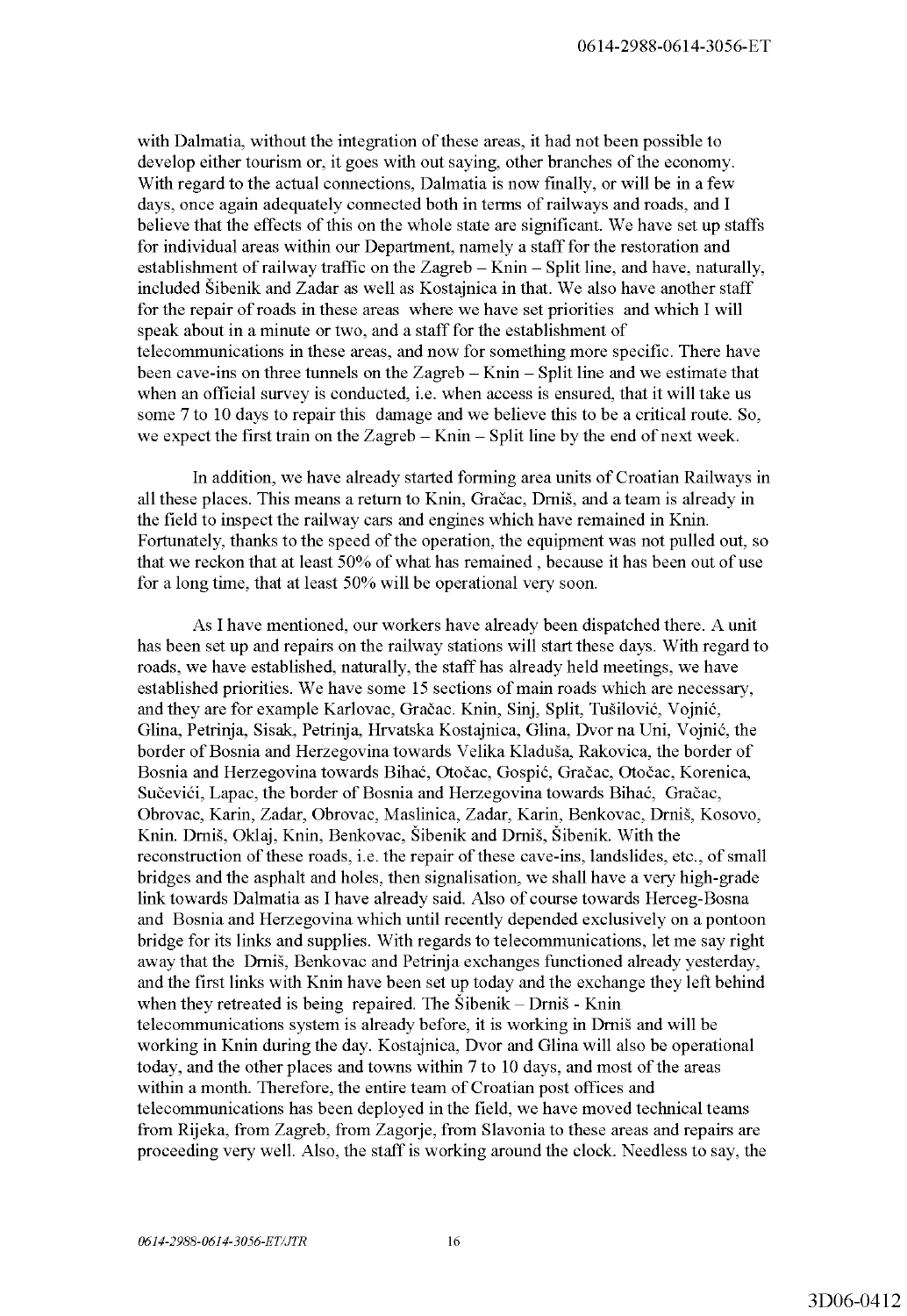HPT /Croatian Post & Telecommunications/ has been working 7 days a week since last week, namely all HPT services on Saturdays and Sundays as working days until this first stage of repairs on post offices and telecommunications in these areas is finished. That would be all.

 $\cdot$  / .

## PRESIDENT:

Thank you. Minister VIDOSEVIC, and then Deputy Minister of Agriculture, SEDA should get ready. You have the floor, VIDOSEVIC, then SEDA.

# Nadan VIDOSEVIC:

Mr. President, after the first successfully undertaken actions to protect important industrial facilities in the zone of war operations we are now making preparations to activate various economic entities in the areas that had been occupied, clearly some prerequisites are necessary in terms of payment transactions, the generation of some working capital and everything that is necessary, and also people for certain economic activities which we believe can realistically start within the next two weeks.

## PRESIDENT:

Tell me, specifically with regard to the pipeline, do you have any estimates?

# Nadan VIDOSEVIC:

I think it will be in operation in the shortest possible period of time.

## PRESIDENT:

If not, see right away with the army and police at which stage of being liberated, then the route, testing, for that is one of our most important strategic and economic entities for supplying large parts of neighbouring countries.

# Nadan VIDOSEVIC:

Large systems are directly permanently connected in a mini staff of the Ministry of the Economy, we are monitoring developments and things will depend on /word unknown/ and that part of the problem is one of the active problems and we shall clearly ask for the support, primarily of the police for that activity, but I think that, as I said, the estimate is that in the next two weeks or even earlier a number of those activities will be completed.

#### PRESIDENT:

Under item 4 we shall issue assignments to the Ministry of Reconstruction and the HAKBO /expansion unknown/ concerning credits and the minimal resources necessary for crediting some businesses and smaller plants, and, of course, for financing those branches, and under this item Minister PENIC will speak about the activities of his Ministry, the Privatisation Fund, which as the owner, must see to things, from the establishment of managing boards, directors and the commencement of production in those plants.

Thank you very much, now SEDA and then Finance Minister PRKA about administrations, revenues and finance.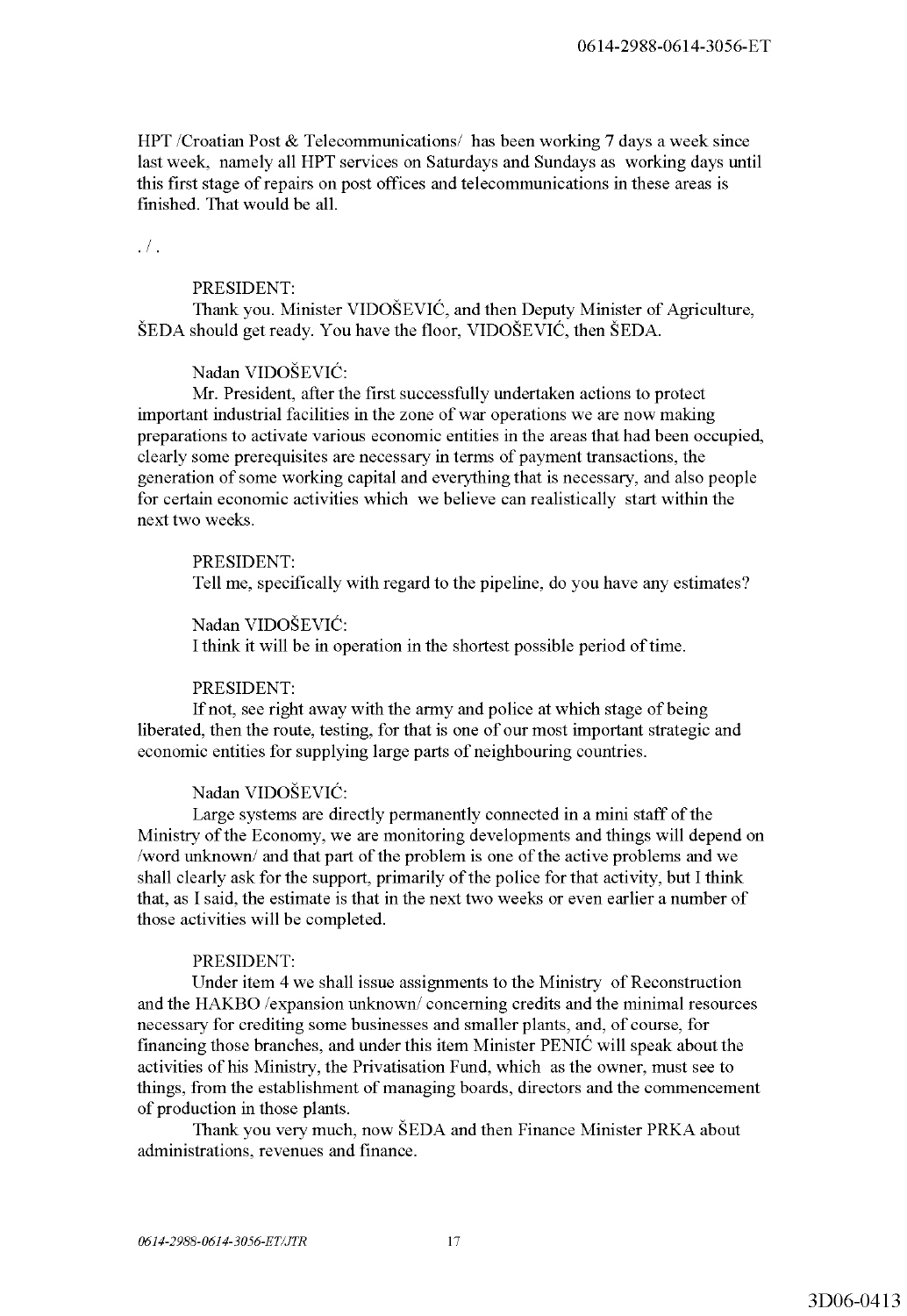Antun SEDA:

Mr. President, the Ministry of Agriculture and Forestry has made a programme of activities in the liberated area in the field of animal care, the '95 autumn sowing, the harvesting of the autumn crops, and also in forestry, of activities for organising area units and administrations so that regular exploitation and regular maintenance might begin as soon as possible in forestry. I shall mention just some of the main capacities which have been liberated in this area - they are around 210 thousand hectares of arable agricultural land, then about 240 thousand hectares of forests, and, according to the '91 census, livestock breeding was particularly important, about 78 thousand cattle, 100 thousand pigs and about 350 thousand sheep. The most important thing now, and the teams are already out in the field, is providing care for the animals, namely the rounding up of the animals, feeding, temporary vaccination, deratisation, disinfection and, what is important, we have issued orders for each head to be marked, i.e. /word unknown/ so that we know where the animal will end up if it is not possible to establish its owner, whether it will be placed in someone's care, or, if it is to be slaughtered, then we will also know how much meat was obtained, and that these records can be properly kept. The most important thing now in our Ministry is to mobilise people from the Ministry, and it is also indispensable to organise all inspection services through county offices so that they are in the field, lest, and what is now particularly important and we must be very cautious lest an outbreak of an epidemic in livestock breeding occurs, for these animals have certainly been in contact with the eastern part and certain contagious diseases could have come from there. You will get a report every day on what has been done.

## PRESIDENT:

Thank you. Minister Prka on revenue administrations, and then I would like to ask Mr. ROGIĆ, Deputy Governor, to inform us of payment transactions, although we talked today, because that is one of the essential prerequisites for the overall financing of civilian life. Minister PRKA, you have the floor.

# Božo PRKA:

Mr. President, I shall first report that we have sent out a circular for the '96 budget to all the ministries and that the new budget for '96 is in fact the first prerequisite for more stable planning after this action /and/ conditions are being created for Croatia to be able to project, like any other country, its economic and political future in a stable manner. So, we have sent out a circular, and all the line ministries have received it, it will be crucial to redefine the structure of expenditures. This action has created prerequisites for considerably decreasing defence costs, and for completely, along with the costs of reconstruction and care for expelled persons and refugees, for directing these overall resources to reconstruction, the return of expelled persons and economic recovery. So, it will be exceptionally important to draw up, we will make the first draft of the budget for the inner cabinet and the government at the beginning of September, it will be especially important to see how the potential structure of the budget must look like after this action. On the other hand, these days, today we have sent a letter to all the counties with regard to additional resources for the municipalities and cities which have been liberated for the purpose of /ensuring their/ minimal functions, maintaining the minimal functions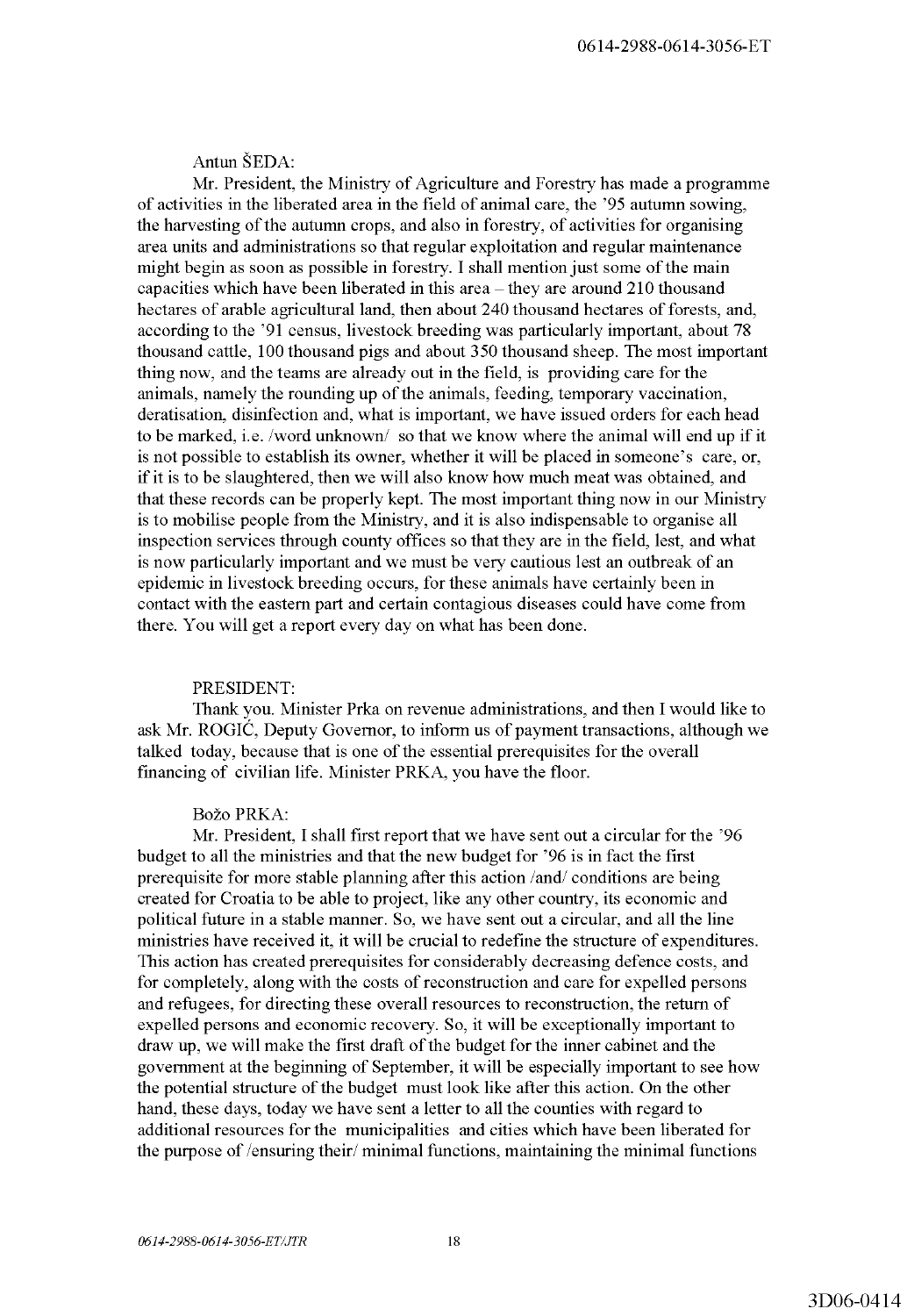of these units of local government and self-government and the minimal repair of the damage caused by the bombardment of towns. We shall proceed very restrictively, namely every requirement will have to be explained in detail and monitored and we shall control its implementation. In addition to these measures this morning we agreed on making preparations for a credit from the World Bank. Independently from this action, during the recent visit of the deputy director for Central and Eastern Europe, when we were touring western Slavonia we agreed on the preparation of a new credit for the urgent restoration and reconstruction of the economy. However this latest action will require that the amount of the loan to be sought from the World Bank be much more significant, we are preparing the groundwork, and we will ask all the ministries, primarily of railways, roads, water resources management, agriculture and the Ministry of Reconstruction to join in these actions. Talks need to be intensified again with the Federal Republic of Germany with a view to the return of the expelled persons and the crediting of their return so that we could prepare everything, and we are also considering a new internal loan which we will, after we have extensively considered all the circumstances, propose to you as ...

/Everyone speaking at the same time, text incomprehensible./

PRESIDENT:  $\ldots$  ROGIĆ, you have the floor.

ROGIĆ:

Both the Payment Transactions Bureau and our commercial banks are now making preparations to open their branch offices as soon as possible in all towns in the liberated area of Croatia, i.e. to return to where they operated and where they were at the time of the occupation of those areas. The Payment Transactions Bureau assesses that in some places in two or three days all payment transactions functions will be restored in full and I can inform you that teams of workers from that area have already been prepared and they will return to their places of work. That refers both to Knin ...

.  $/$  .

. . . and to Petrinja and to other places, so that all business transactions and relations in the economic area which will gradually be introduced and renewed in that area will be fully in order with regard to the financial system. Commercial banks are also very active, primarily the *Privredna Banka* /Commercial Bank/, and the *Splitska Banka*  /Split Bank/ is also making preparations to restore its branch office in Knin and in that way enable both the supply of that area with money and the evolving of all economic activities. I should like to say that the kuna is entering those areas, i.e. they are being reintegrated in monetary terms also. No money exchange will take place. The money that is there becomes valueless for Croatia. The kuna will enter those regions, Croatian regions, in accordance with all the documents of our economic and general policy, through social fiscal transfers and the evolvement of economic activities at the pace they evolve at. That would be all.

# PRESIDENT: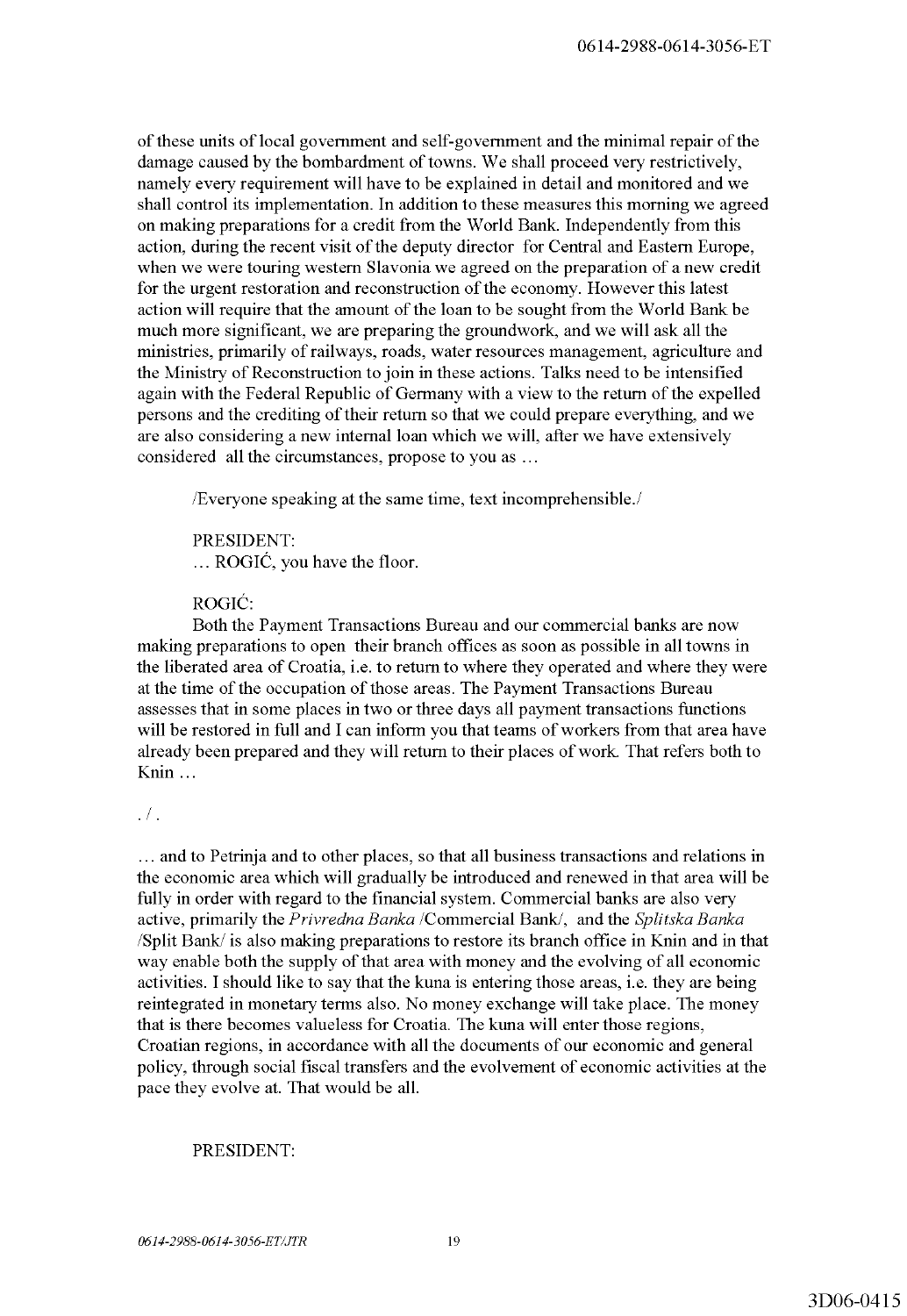Thank you. Now I should like to ask you that we move on to this group of problems. First Minister SKARA then madam Minister DROPULIC.

Joso SKARA:

Thank you very much Mr. President. Personnel and material prerequisites have been created within the Ministry of Labour and Social Welfare for ensuring the social security of both the individuals and families who have found themselves in the newly-liberated area. We are already making lump sum payments to families in need of welfare due to the war and war circumstances, a new retirement system has been established and there is no reason for not establishing the entire infrastructure already this week /-/ the fund for social welfare, retirement and disability insurance, branch offices of the Employment Bureau in those parts of southern Croatia that have been liberated and already at the end of the week in the northern part as well. In addition we have to emphasise in particular that the Employment Bureau needs to secure special resources intended for the personnel in short supply which wishes to return and work in the newly-liberated cities. These are special resources given for the personnel and structure and educational skills of people who wish to work in Knin and Drnis and Petrinja and in the other towns liberated in this action.

We have also conducted an additional survey of all those centres, facilities, of both retirement homes and centres for providing care to the old and infirm and in a foreseeable period of time resources will be secured for the adaptation, for restoring these institutions to normal, so that the old and infirm who lived there can go back, and also so that we can employ the structure of people who normally worked there, so that we will thereby be achieving a double effect, namely accommodating the elderly and infirm who are today even in Slovenia, who are in other towns of the Republic of Croatia, and at the same time employing that structure of people who have been expelled. In addition, within the Republican Employment Bureau we shall encourage firms and entities wishing to work in the newly-liberated areas, which are economically justified and in that way will from the 082 resources stimulate all those with entrepreneurial spirit, who wish to work in those areas, provide co-financing and assistance to them, so that this area could return to normal life and the economy be revived in that part of our liberated areas. In that way we will help, in cooperation with all other ministries, both of reconstruction and return, give a contribution for life to start functioning in these, I would say, liberated areas, and I think that by the end of this week we shall restore life in terms of the social insecurity of citizens and individuals in all the areas that have been liberated /as printed/.

In addition, there is the material devastation of cities that have not been under war occupation, like Gospic at the moment, Vinkovci, where the buildings of the branch offices of pension and disability insurance services have been demolished and we have already established contacts and are conducting talks to solve the problem as soon as possible, to have the pension payment system function already for the following month as has been the case up to now. That is all, thank you very much.

PRESIDENT: Thank you. Madam Minister DROPULIC, then Minister BULIC.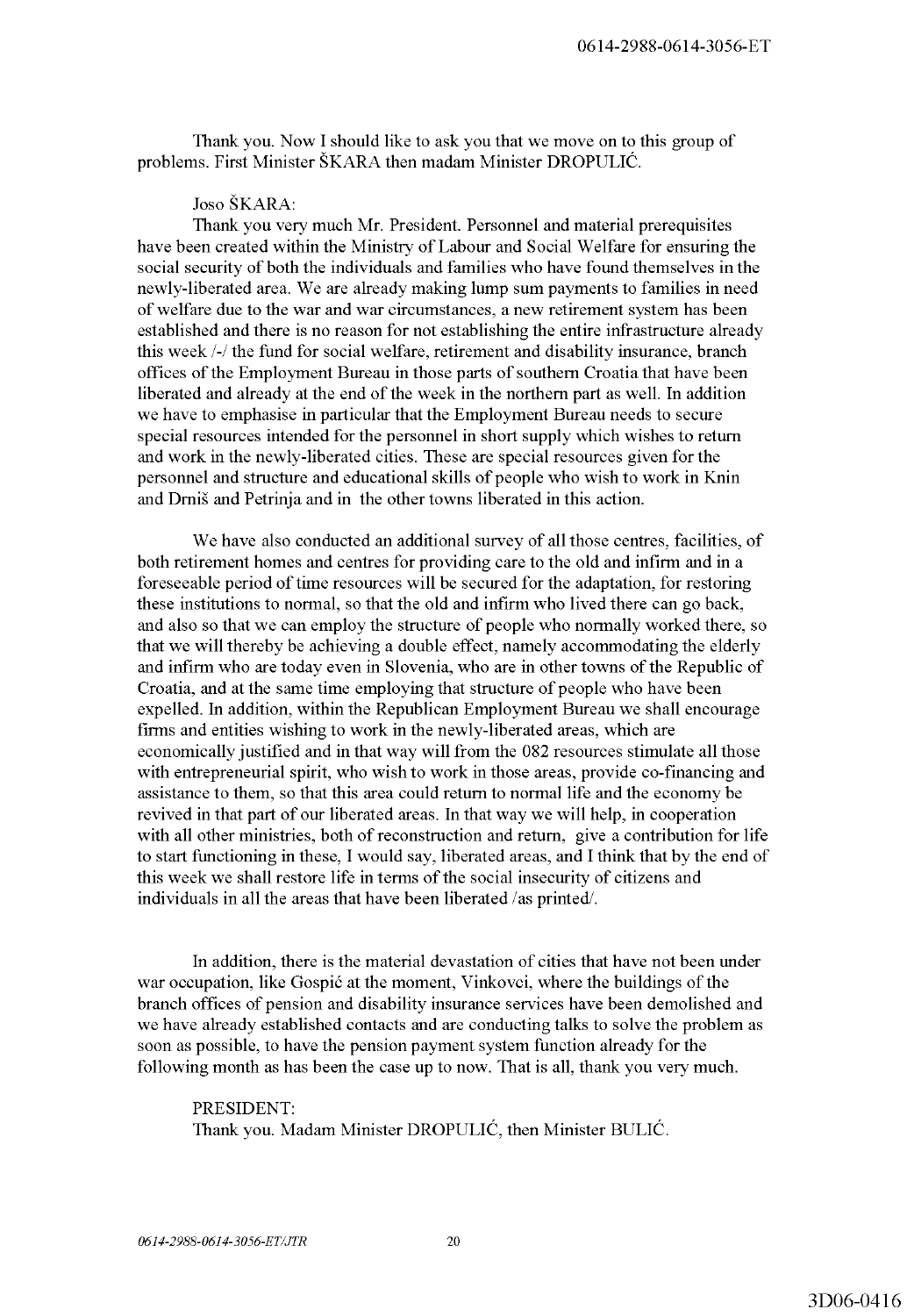# Marina DROPULIC-MATULOVIC:

Mr. President, all county offices have been issued assignments connected to carrying out any possible clearing up and we have conducted talks with all the building firms. Their equipment is ready and the moment the Ministry of Defence and Police tell us that we can begin we shall do so.

We are organising the discharge of public utilities work, because we all know that to be especially important for maintaining life and are also making lists of flats and establishing the factual state. I have to say that we are also involved in these other areas, these which have now been bombarded or shelled, and are also providing them with the necessary equipment at their request.

PRESIDENT: Thank you. Minister PENIC, excuse me, Minister BULIC, then PENIC.

#### Niko BULIC:

In addition to everything we have been speaking about we are also at the peak of the tourist season. On 4 August the number of tourists registered in Croatia was 182,000. Yesterday the number of registered tourists was 168,000. The number of tourists has somewhat decreased. However, this was only to be expected because of all the events and also because of the major rotation which takes place in this period. However, during the events there were positive developments, because yesterday's data for the area of the Istria county indicate that the entry of tourists was 233,500 and exit 16,350, which shows that that the recommendation of the countries of origin of those tourists, from Germany, Austria, but also Slovenia, was understood loyally by the tourists who were here, but they also, on the basis of their own judgement, assessed whether it was necessary to leave the most active Croatian tourist regions for security reasons. With the completion of the action it is upon us to activate both diplomatically, and, it goes without saying, also through tourism, activities to have the recommendations on not travelling to Croatia for security reasons revoked, for we assess, like we have assessed so far, that on the largest part of the Croatian coast, with the exception of the area of Dubrovnik which we always conditionally proclaimed to be completely safe, that all the security elements are such that there is no reason for foreign tourists, and domestic ones too, not to come.

Domestic tourist travel has somewhat decreased, which is normal because of the situation we are in, and future developments will probably stabilise that too. Also, in coordination and cooperation with the Ministry of Maritime Affairs, Transport and Communications, complete preparations had been made for the possible evacuation of tourists, up to as many as 40,000 tourists if things had, for instance, gone in the opposite direction, but we were convinced that it would not be necessary. The actions ahead of us are to intensify all activities to continue the season normally and even take advantage of the improvements of the general situation for a better post-season. The creation of new preconditions and preparations for 1996 are in full swing. Thank you .

.  $/$  .

#### PRESIDENT: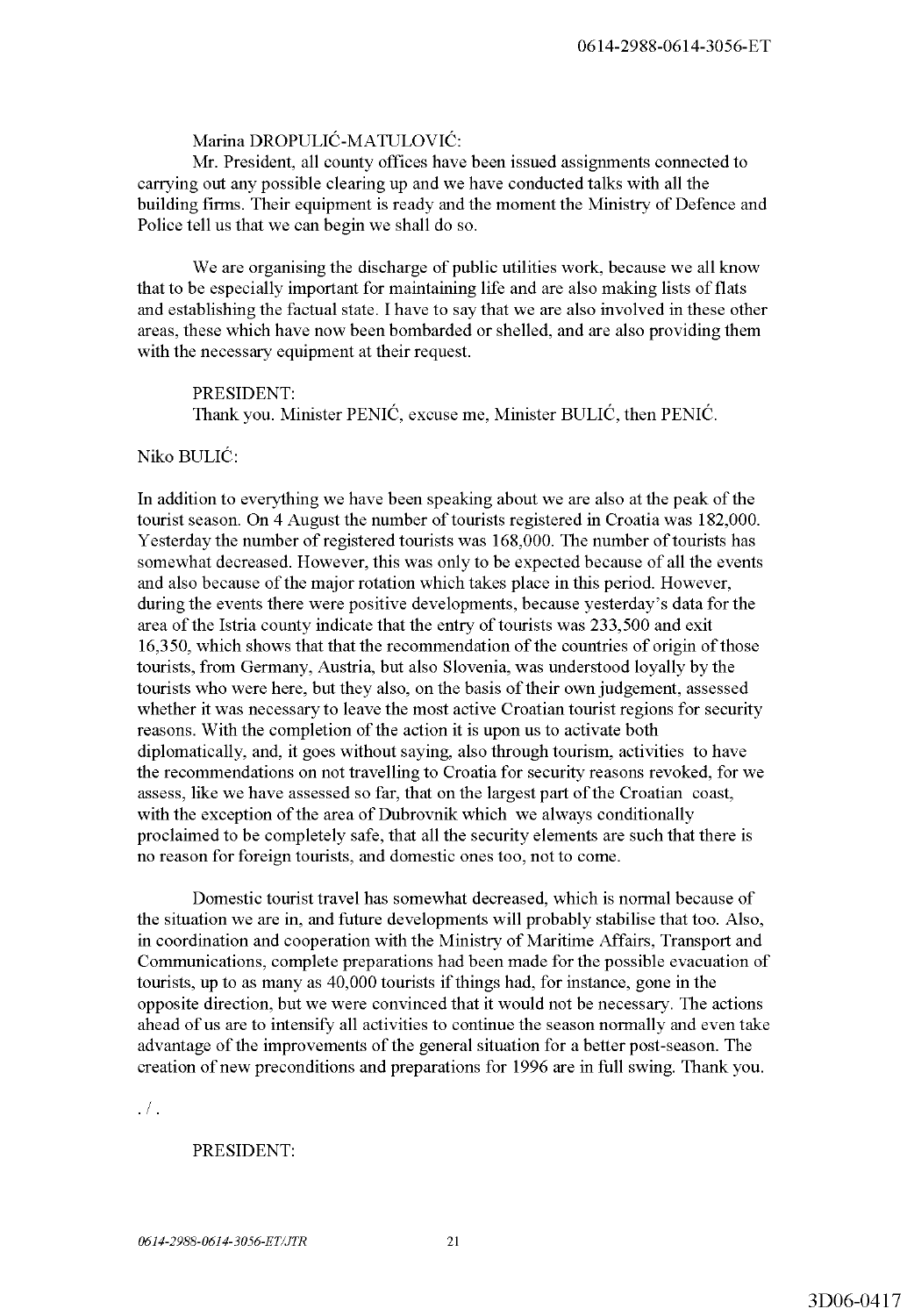Thank you, Minister PENIĆ, then Minister MLAKARIĆ, ŠEPAROVIĆ on justice and administration. Please take the floor.

Ivan PENIC:

Thank you very much Mr. President. I should like to inform you that we have begun making surveys of the situation, surveys of the status of enterprises. For us they are all social enterprises and their status is such. Some of these expelled enterprises have their supervisory and managing boards or only supervisory boards depending on whether they have brought their status into conformity with the Law on Trading Companies, such as for instance Plitvička Jezera, Belje, Borovo, Vupič, Slavija Trans, Petrinja, they are functioning with the assets they have, considerably decreased... However, many of them have no managing board nor have they been registered with us, such as for instance Tvik, Knin, Gibs and many others. At this moment it is our task to appoint, as soon as possible, and that deadline may be even this week, managing boards in these companies and to have the managing boards with our help find that number one person in charge so that care starts being taken. For at present the situation is such that there are assets, there are buildings, there are some machines, but there is not a single person to take care of that. So I can promise that by the end of the week we shall have appointed managing boards everywhere, in all those enterprises which are completely abandoned. Immediately thereafter we shall make preparations for enterprises that are to be privatised, and /make/ assessments of their value and we shall issue decisions on transformation, for life goes on, and irrespective of what the situation is like, we shall carry on with that process. I have to say that some enterprises from Zagreb and other towns which had their branch offices in that area, such as Pliva in Glina, have already appointed their commissioners, they have started establishing the stage of affiars and according to the information at my disposal, very quickly, although with a very small number of people initially two, three, five, but they are starting to clear up factory grounds and are starting work. That would be my report in a nutshell.

PRESIDENT:

Thank you. Minister MLAKAR, then Minister ŠEPAROVIĆ.

Davorin MLAKAR:

Mr. President, the authorities within local self-government in the liberated areas can act in a twofold manner. Firstly, in all those municipalities and towns where elections were conducted, where both the representation bodies and the executive authorities have been elected, these people have discharged their work with great dedication and efficiently, displaced from their places of residence so far as well, so that their municipal or town leaderships and councils are fully equipped for returning to their parent area, with all the necessary documents adopted, they can, and some already started functioning quite normally yesterday. The mass media also broadcast that a session of the town government has already been held in Drnis and sessions are also being prepared in the other municipalities and towns which have conducted elections. For those parts, areas where elections have not been held, the government has appointed commissioners who, this institute of government commissioners unites within itself both the function of the city council or the municipal council and their leadership and given the fact that major work on a very broad area lies ahead for them, the Ministry of Administration proposes that the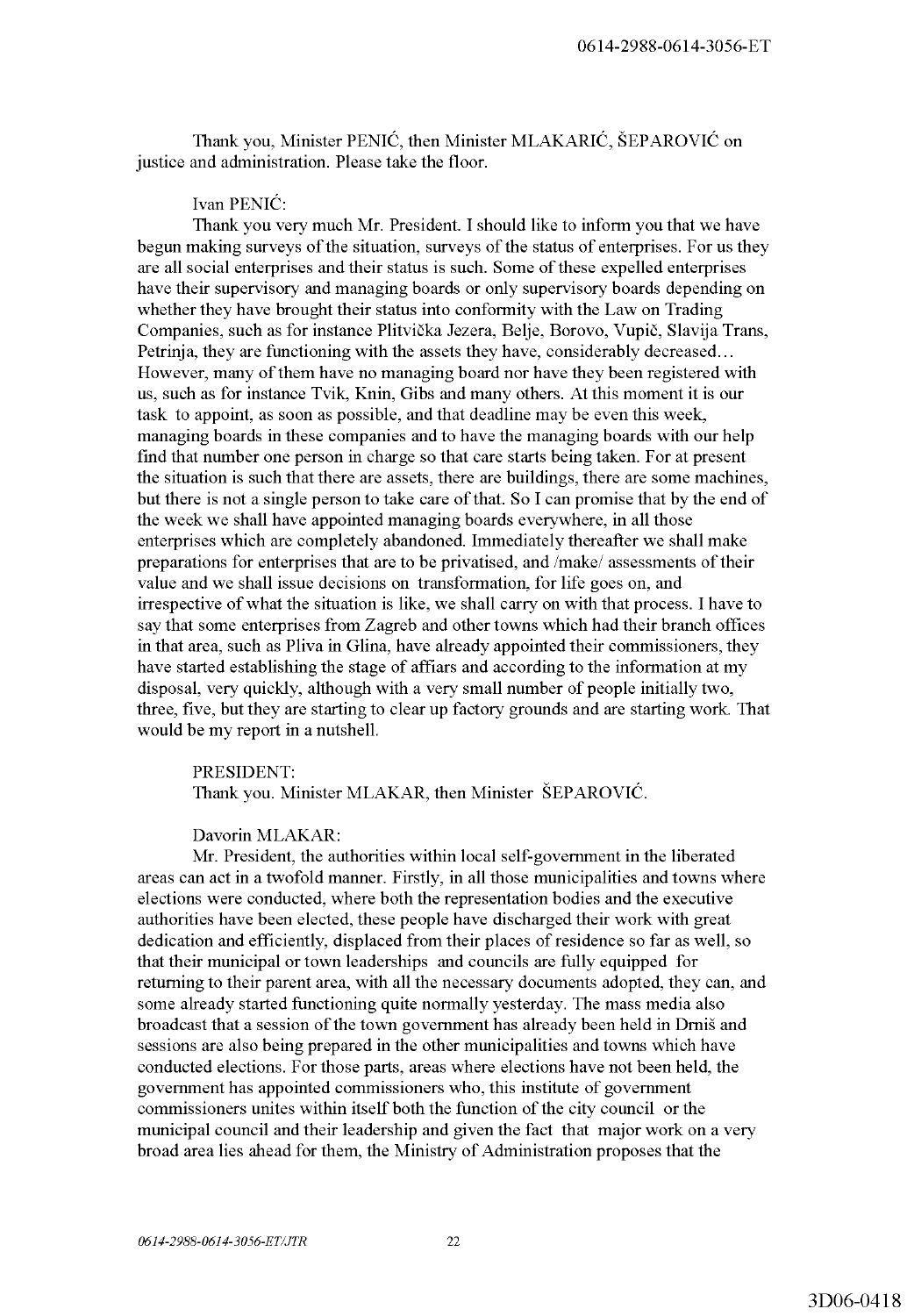Government pass a decision on the powers of government commissioners to establish local self-government in the liberated local units of self-government. In other words, that we give these commissioners the possibility to form bodies, units of local selfgovernment, until conditions are created for conducting elections in those areas and then at the elections have legitimately elected both municipal councils and leaderships and to continue the work of the local self-government. With regard to state administration work, according to the decree on the establishment of county offices, we have envisaged services for these areas, and shall perhaps, for reasons of rationalisation, suggest that at the beginning the branch offices of county offices in these areas be set up as single branch offices so that initially we have a smaller number of employees who would perhaps have to shoulder a somewhat heavier workload, until the personnel needs are established and then we can see which ministries should have their county offices in which towns. To be brief, local selfgovernment is for the most part already functioning and we think that the decision to empower government commissioners would only help faster establish services where they do not exist and enable normal everyday work to start.

PRESIDENT: ŠEPAROVIĆ, Minister ŠEPAROVIĆ.

Miroslav ŠEPAROVIĆ:

Mr. President, the Ministry of Justice has within its purview issued the necessary instructions for the reintroduction i.e. the return of judicial power to the liberated areas. We have thus called the president of the Municipal Court in Knin, with its temporary seat in Šibenik, to return the seat to Knin tomorrow and to discharge what is known as extended jurisdiction work for the self-governing district /kotar/ of Knin.

Drnis is returning its seat from Unesic to Drnis and for it it does not fall within that district /kotar/. We have ensured all the necessary material and technical resources for them. There is personnel there. That also refers to Benkovac and Obrovac, the municipal courts of Benkovac and Obrovac which have up to now worked at dislocated places. Slunj is going back, when conditions are created the Slunj Municipal Court, which is working in Karlovac, will be going back to Slunj. There will be problems with Gračac, Korenica and Lapac, because courts did not work even in dislocated seats and in that connection we have recommended to the President of the County Court in Zadar to transfer judges to that area. True, transfers can be made only with the consent of the concerned parties. But, if there is no consent from judges, if there is no consent, I will draw upon my powers from the war decree passed by the President of the Republic. And I will order any judge from the area of the Republic to work there. In addition, we have introduced, naturally, additional duty hours for investigating judges and military judges and we expect larger numbers of persons to be tried, we have made all the necessary preparations, primarily security ones, to receive large numbers of prisoners who have started arriving at our prisons. Thank you very much.

## PRESIDENT:

Thank you. Before I give the floor to Minister MAJDAK who will continue with the job he is doing in Western Slavonia, of government coordinator for all these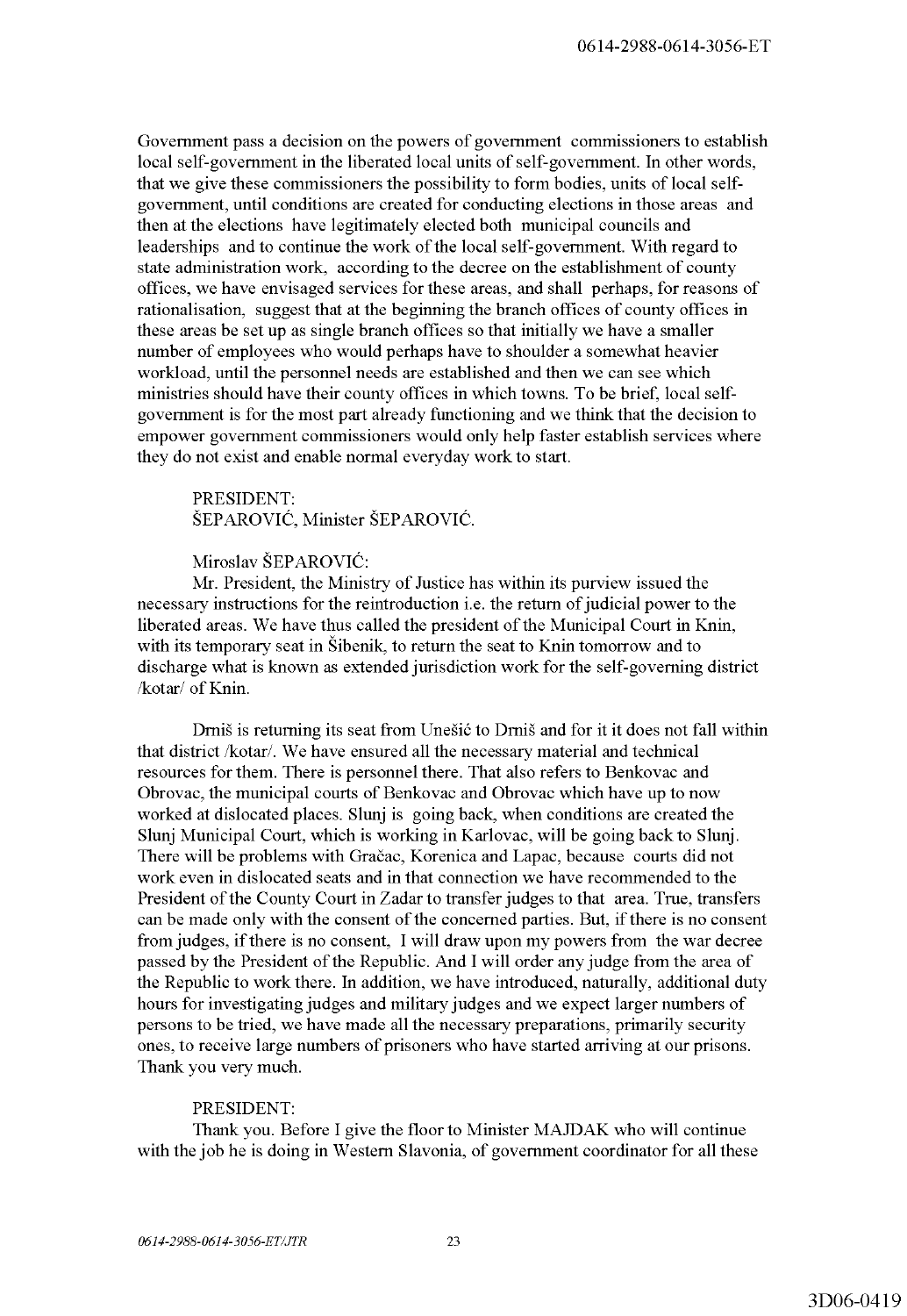departments, I just wish to give some instructions for these ministries  $-$  or the socalled social services - because we have time, we need not urgently bring decisions today. The Ministry of Education needs to carry out all the /necessary/ analyses so that we can realistically see when the school year can begin. The task is to have the school year begin normally or with a delay of several days or weeks, in the majority of the towns concerned. So please submit a written report to me with your estimates within a few days. The Ministry of Health is in daily contact. The minister is in Knin today, I am familiar with all the operative jobs. And the Ministry of Science /and/ Culture shall take every measure within its competence to carry out its work and to be represented as civilian authorities are established and the economy develops .

#### .  $/$  .

Now Minister MAJDAK briefly and then Deputy Prime Minister KOSTOVIC and Minister REBIC about the humanitarian situation and we shall wrap up this item. You have the floor.

#### Dr. Ivan MAJDAK:

Thank you Mr. President. Allow me to say a few words, valuable experiences from the areas of the counties of western Slavonia in the establishment of civilian authorities and their functioning, I think they will greatly help us faster complete all the tasks now lying ahead of us. I particularly wish to draw your attention to the very high quality cooperation between the line ministries which have now presented all their projects and programmes and tasks a ahead of us, but I wish to emphasise that because of the much larger area and activities before us, we need to involve counties more intensively here as well and I am glad that for the following day we already have an operative agreement with the counties i.e. county prefects in order to coordinate and discharge as efficiently as possible the tasks and actions before us, from the basic elements, from the supply of basic foodstuffs to the protection of human health, to care for livestock, which was spoken about, up to these most important activities on creating all the necessary infrastructural bases for life to be revived as quickly as possible and at a high-grade level. I should like ask all the representatives of the various departments that we continue in this spirit and to exchange our specific operative experiences and conclusions, in other words activities, so that we might function as quickly and as efficiently as possible at the level of primarily you, Mr. President, and then also us who have operative assignments here.

Thank you.

PRESIDENT: Thank you, Deputy Prime Minister KOSTOVIC.

# Dr. lvica KOSTOVIC:

Mr. President, I will say a few words about the activities of the crisis staff for health which, at the beginning of the action started working around the clock on the entire area of Croatia. The staff is headed by the minister of health and I too am a member of the staff and by redistributing and preparing all the hospitals in the entire area of Croatia they have actually managed to provide care for the entire Croatian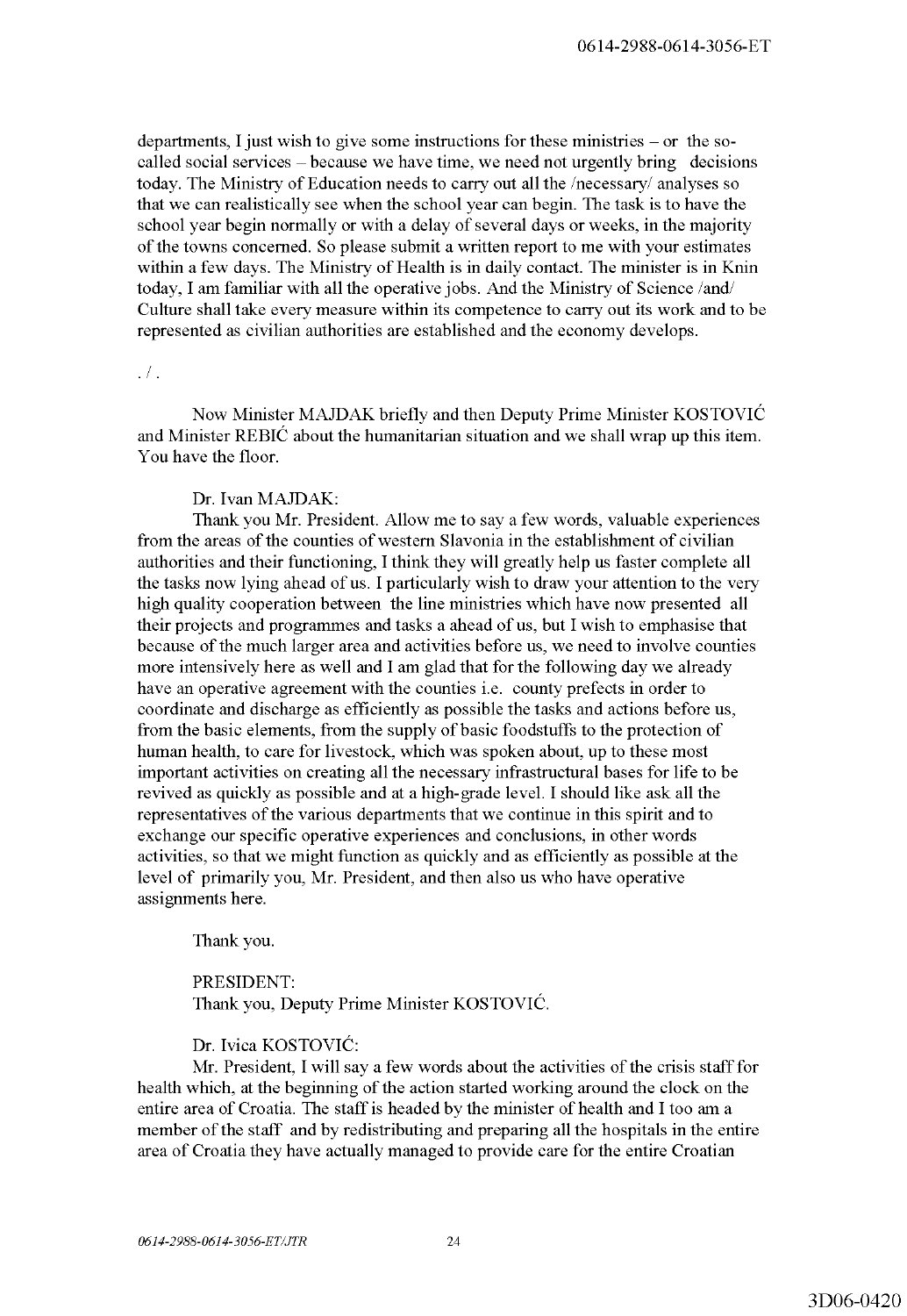army and workers and defenders of the Ministry of the Interior and for all the civilians. A total of 20 hospitals are at a heightened state of war, and throughout the action the health crisis staff will operate as the same level as the army and the Ministry of the Interior. With regard to the humanitarian situation, access has been granted to the International Committee of the Red Cross to all reception centres which have now been set up very close to the places people are received from, namely people are not taken to some farther regions, and they are ready to receive larger numbers of people than has been the case so far.

Secondly, a humanitarian corridor has been provided, and this should be particularly emphasised, Zagreb - Karlovac - Tolj, then Slunj and then to Bihać, in order to help, because Banja Luka already has, according to both UNHCR and the International Committee of the Red Cross estimates, 30 thousand refugees from Croatia now, namely, this is Serbian population, and precisely today the International Committee of the Red Cross has been allowed to organise, if necessary, an air corridor for food, while for these land corridors permits have been granted all the time and according to assessments the quantities of food in that area were sufficient for the first arrivals. With regard to the suffering of the civilian population as far as we know, in Knin and in regard of the Serbian population it is minimal, and these 700 Serbs who have found shelter in Knin with the UNPROFOR, they have been accessed today by the Croatian Red Cross for extending all the necessary assistance to them, and 35 wounded and another 15 ill citizens will now be provided care in the hospital, the minister is down there and the hospital was yesterday practically handed over by our army to our Ministry of Health, but these are new instructions to provide care to this population also, and if necessary medicaments can be given on the spot. When we are allowed access to Topusko and other places where there will be, we believe, also some people who do not wish to withdraw i.e. flee on the orders of the Serbian paramilitary forces, who will stay, we shall act in the same manner and extend humanitarian relief.

I can say too that the suffering of the civilian population on our side is also minimal, because the people strictly observed all measures of protection and everything that was necessary had been done in the organisation of civilian protection.

PRESIDENT: Thank you. Minister REBIC:

Dr. Adalbert REBIC:

Mr. President, the Office for Expelled Persons and Refugees has done everything, firstly, everything to ensure that during these liberation /actions/ the expelled persons are in a safe place and we have therefore moved expelled persons from Gaza to Varazdin and Pula and Rijeka, naturally just before the liberation lest we give the enemy any hints before that. We also moved all the expelled persons from Rokovci to the Bjelovar region, the inhabitants of Nustar to Pitomaca, from the Vinkovci railway settlement also to the Bjelovar county, etc., there is no need to go into all the details. I wish to say that we moved all the expelled persons and all our population that was endangered to safe places.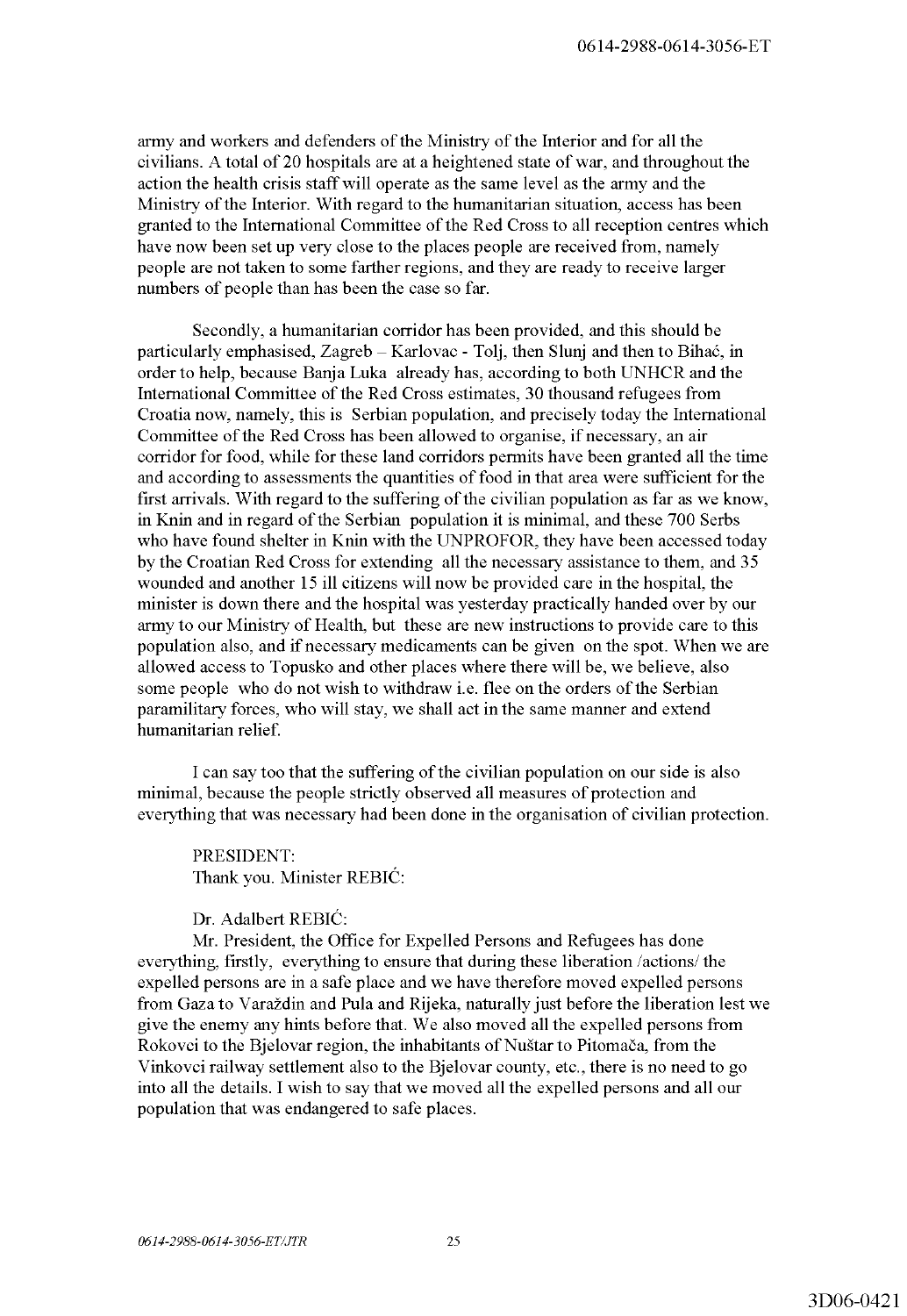Secondly, we ensured accommodation for civilians of Serbian nationality, who possibly need to be put up as well as a service for making a list of those persons. If necessary all regional offices have a decree according to which they should organise such accommodation, similarly to what we did during the action for liberating Slavonia.

Thirdly, humanitarian aid is very prompt and we are showered with offers from international humanitarian organisations which are ready immediately to send relief to Bihac, to Knin, to Banja Luka. You know about the situation with the bishop, I instructed him to contact you directly, however it is not possible directly to send humanitarian aid from the Caritas and the others to Banja Luka /and/ in that connection I am still talking to the Ministries of Defence, of the Interior, ŠARINIC and others. That would be all. I can also tell you that the Greeks have appeared and Mrs. SKARA sent them to me, they wish to receive a large number of refugees from Croatia. I will present the positions of the state in an interview.

Thank you very much.

#### .  $/$  .

## PRESIDENT:

All right, thank you. We have nearly exhausted this item. Do any of the other members of the government have anything to add? Deputy Prime Minister MISETIC you have the floor.

### Bosiljko MISETIC:

Internal policy coordination will tomorrow within its powers, its competences, operationalise these and the assumed and current tasks and very probably determine that inventory too. Namely, listening to us here in good faith it turns out that there will be no problems. However, we are not talking at all about all those difficulties we shall encounter. The Croatian army and police forces have indeed brilliantly carried out the Oluja action. This government has over several years under the leadership of the prime minister really passed through storms but just like the Croatian army did its part of the job now, at this historic moment, it is, I would say without pathos, the historic task of this government to fully operationalise what the army and police have done.

I am sure that we all see the situation ahead of us in good faith, that there will be no problems, but evidently there will be as Minister MAJDAK says and I fully agree that the positive experiences from the area sof the municipalities of Nova Gradiska, Novska and Pakrac should be drawn upon. When I say this I say it because I would like to suggest that neither Krajina or Western Slavonia ever again be mentioned in the institutions of Croatian state government, in the media and in the public. The Croatian state has its organisation, a state and local self-governing system, designations of territorial units within the state of Croatia and that indeed, from this moment when Croatia is in its borders it should employ, both in the media and in the institutions, the expressions defined by the documents and laws of the state of Croatia.

Allow me to emphasise another thing. That is Mr. GRANIC' s department and partly mine also .... / power cut/ .... and thereby win a high political rating at the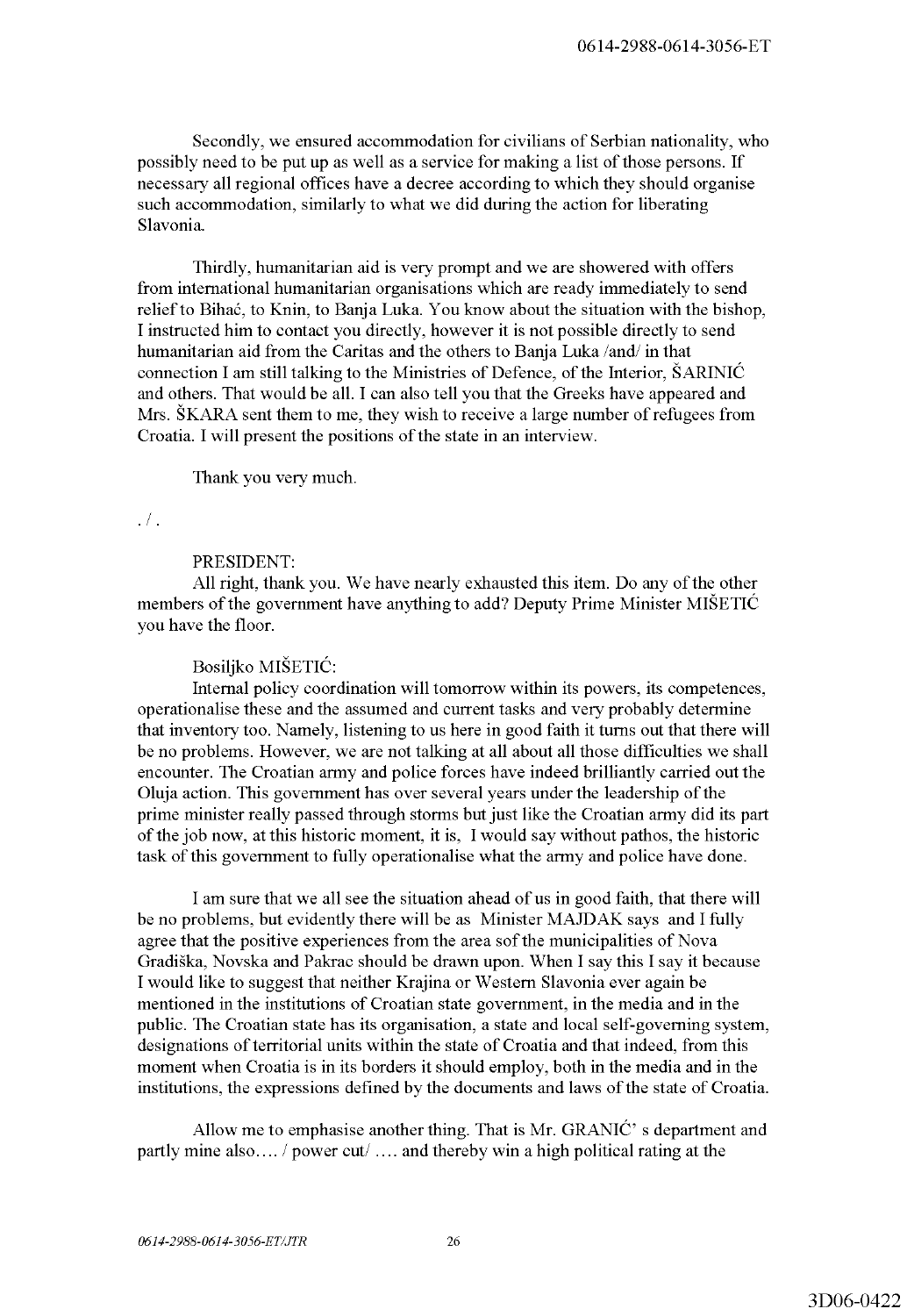international level, for Croatia practically achieved in three, four days what Europe, European /and/ world factors did not do in four years.

However, this rating might perhaps be partially spent, if we fail to continue, including this government, within its powers, to work on what is our primary task, namely that the action of the Croatian army is to a large extent also the implementation of the Split Agreement, which is in tum the continuation of the Washington Agreement and the Constitution of the Federation. To achieve that and discharge its task, Croatia's political objective is the establishment of a confederation between the Republic of Croatia and the BH Federation. This action of the Croatian army, the conditional or real gains which I am sure not only the Croatian army, I mean every Croat, also outside Croatia and in Bosnia and Herzegovina and with the Muslims has won and the credit we have, I think that we should not waste it. On the contrary. I think that it would already be important to work within the government and the institutions of the Croatian state on the further implementation of the Washington Agreement and of the Split Agreement, and what I wish to propose specifically, and that is anyhow the conclusion of the Petersburg, i.e. of the Bonn Agreements which the government partly in agreement with the Government of the BH Federation implemented, to use this now for firmer institutional links between the Republic of Croatia with the BH Federation for the reasons I mentioned, and primarily with a view to the protection of Croatia's interests in BH, namely, primarily of the Croats, and thereby also for the protection of the interests or the right to the existence and state of the Muslim people in the BH Federation also. In what way? If we stay only declaratory in this respect we will have done nothing. That remains a fine decoration of good will. I should like to suggest that every ministry and every institution take advantage of this opportunity and within its ranks institutionalise an individual or a group of individuals to work on the institutional mutual linking of universities, university exchanges and economic exchange and the economy and also these Croatian counties on the perimeter, to have them start more intensively linking with the cantons /velezupe/ within the BH Federation, because in that way with this action we would perhaps be closer to what are Croatian strategic interests, to link with the Republic of Croatia as much as possible of those areas which Croatia is primarily interested in, and that currently fits in both with Croatia's interests and the strategic interests of international factors, primarily those who are well-disposed towards the Croats and the Muslims for the establishment of a union and federation of Muslims and Croats, and to definitively start creating prerequisites no longer for confederal links, but for the creation of a confederation of the Republic of Croatia and the Federation of Bosnia and Herzegovina. Thank you very much.

## PRESIDENT:

Thank you Deputy Prime Minister MISETIC. Does any other member of the government wish to add anything? If not, I close this item. I think that we have outlined the main tasks as briefly as possible. There will be a lot of problems and perhaps some brief comments are in order. We are facing a problem today and perhaps we are not yet all aware of the scope of the problems ahead of us. It is precisely during the first month that we will receive the greatest blow and that is why we are proceeding with such a war, at a fast pace, so as to try to take control of the problem. And, also, under this item, I should like to ask that we accept the decision on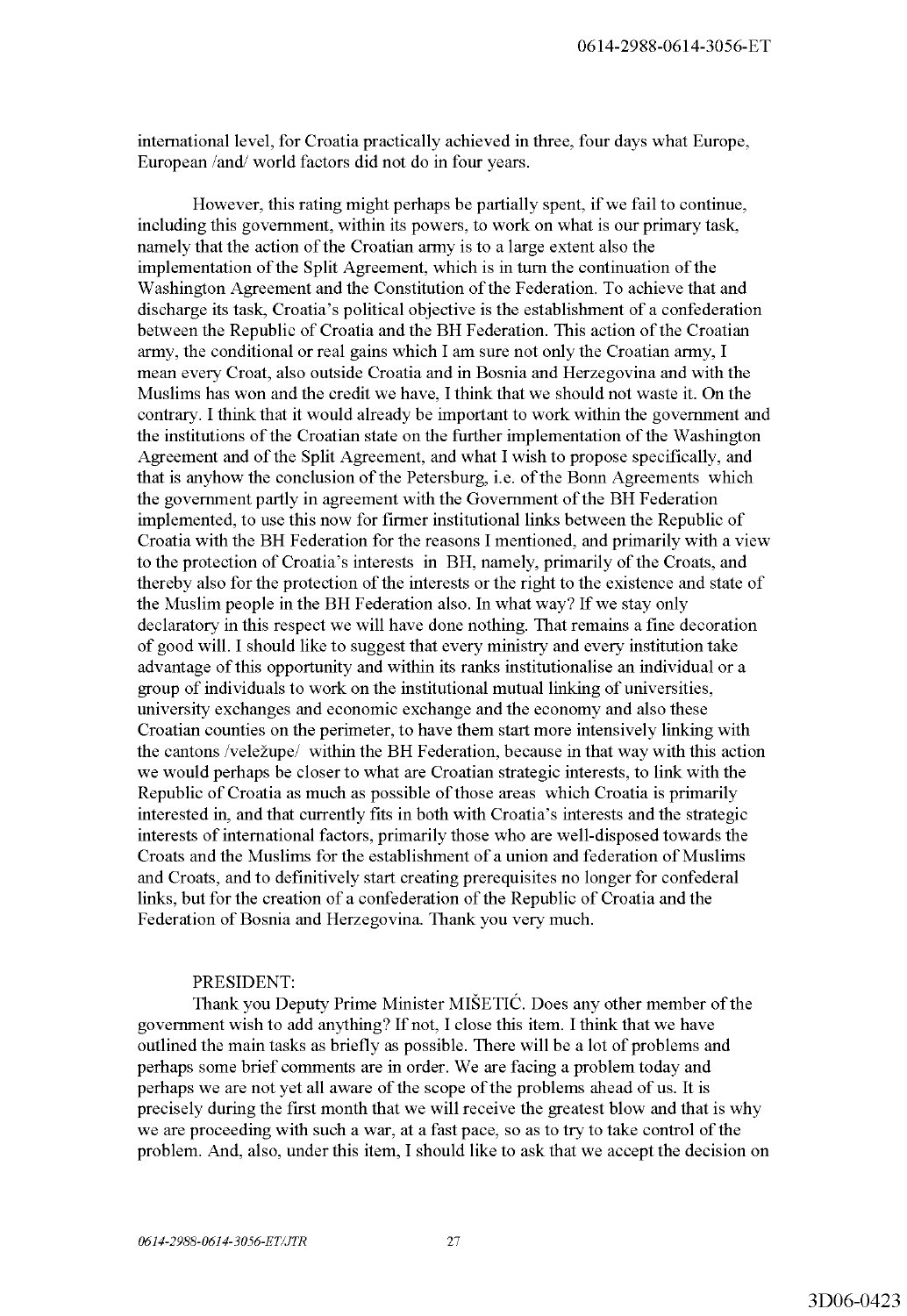the powers of the commissioners of the government of the Republic of Croatia for the establishment of local self-government in the liberated local self-government units which Minister MLAKAR explained already in the introduction. I propose we adopt that, for it is a formal prerequisite for the normal functioning of government at the local level.

Does anyone have anything against this? If not, I suggest that we adopt decision and move on to ITEM 4, the continuation of item 3, and because of its importance we have made it a separate item. It is  $-$  PREPARATIONS FOR THE RECONSTRUCTION OF THE NEWLY-LIBERATED AREAS.

Since both strategic and operative tasks are in question, I should like to ask Deputy Prime Minister and Minister for Reconstruction and Development, Dr. RADIC, to take the floor.

## Dr. Jure RADIC:

Mr. President, there is really no need to reiterate it, the brilliant and magnificent action of our army and police has resulted in the fact that of the total number of expelled persons in Croatia since yesterday or today two thirds of them have become returnees and only a third remain expelled persons, and thereby in fact all of them become less of a concern for Mr. REBIC and his Office and more the concern of us who are in charge of return and reconstruction.

However, I would like to stress another thing here. This is the end of the fouryear occupation of these areas from Zagreb, practically to the sea, but also the end of the seventy-five year long Greater-Serbian aggression which lasted during the two Yugoslavias and during this occupation ...  $\cdot$  /  $\cdot$ 

of these areas. And that is why the reconstruction and development of these areas is not seen just as a job eliminating the consequences of this five-year aggression but one that has to make up for all the evils caused in this area by the 75-year long Greater-Serbian aggression which emptied Lika and Kordun and Banovina and emptied many of those regions and forced Croats to seek a livelihood in the world for political and economic reasons. That is, therefore, our overall task. To create new conditions for a new, renewed life for Croats and all the citizens of Croatia who are loyal citizens in this area occupied until yesterday.

It is very important that we fully apply the experiences we have gained so far in the areas of reconstruction and return, which range from Konavli, through the Zadar hinterland, the Miljevica plateau, to the recently liberated areas of Slavonia and Posavina, apply what is positive in them to the work ahead of us, and not to repeat here the mistakes we observed.

However, this area significantly differs from the past ones not only in terms of quantity, for so far the largest number, and that was in Slavonia and Posavina, of people we had to take care of, to see to their return, was 15,000 people, and here we have a hundred or a hundred-odd thousands, we shall have the exact figures in a couple of days. And in this area for the first time we have several cities. I would say,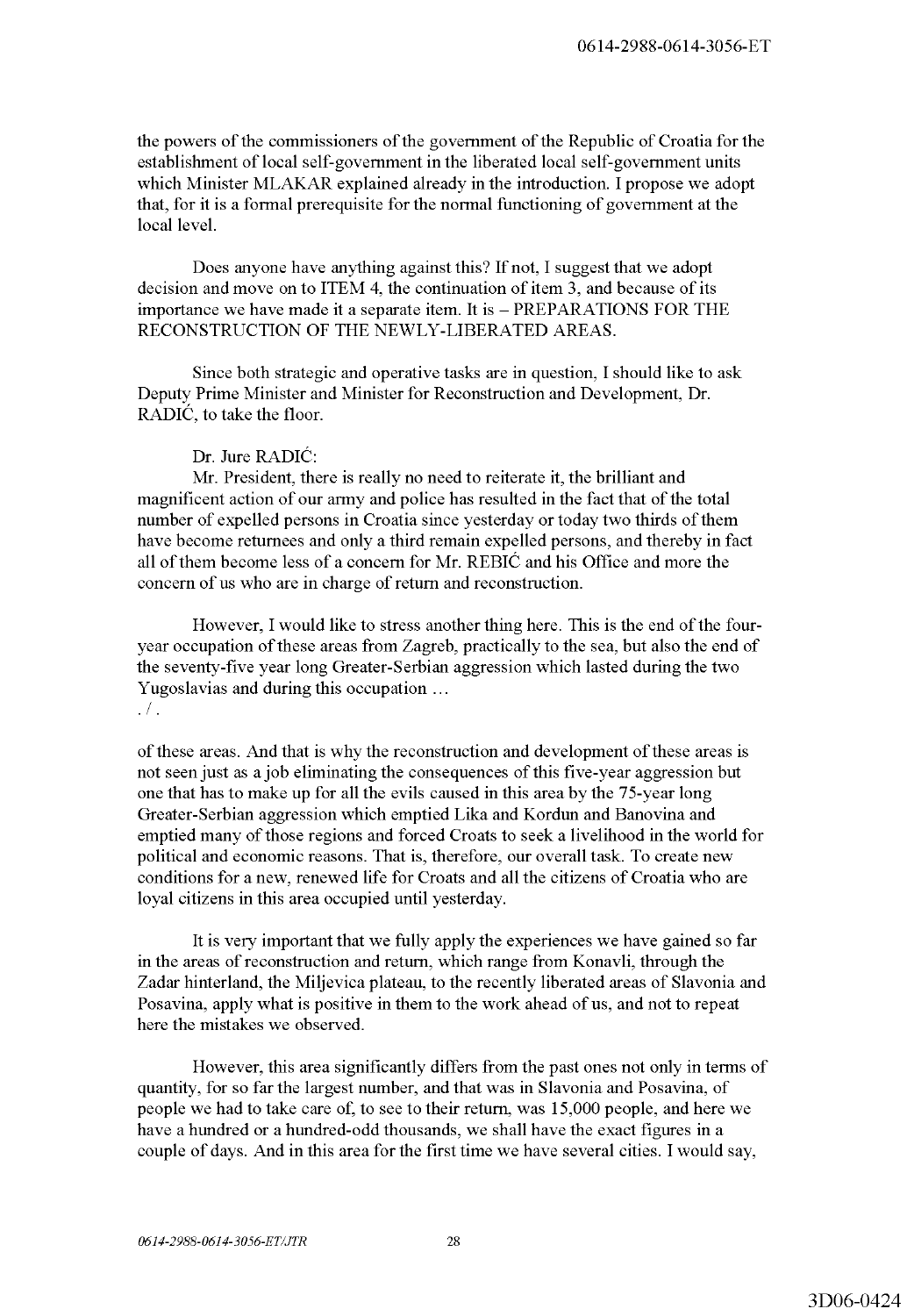from our point of view, even larger cities, and small towns which were during this aggression completely emptied and the people expelled. But the /?first/ impression of both our defenders and all those who were in those areas these days is that the situation in this liberated area is the same as in the ones that were liberated in the past, namely that the houses of Croatian citizens, now expelled persons, have for the most part been burned, tom down, demolished, and what belonged in various ways to citizens of Serbian nationality or what they used has remained intact. In this liberation action too our army did not destroy any facilities, while the aggressors destroyed, torched, totally demolished everything from which they expelled people during this time. Therefore our focus in reconstruction must be on the main objective, which was the objective of this liberation action, namely the objective of return. Since we are aware that we cannot, within three months or fifteen days or a short period of time, create conditions for the return of all our expelled people. By liberating their houses, in fact restoring their liberated houses, we have to focus on achieving the most efficient return results in a short period of time, and set reconstruction priorities, to focus in the first stage on the reconstruction of facilities in majority areas which will enable the fast return of large numbers of people, with emphasis on what can be restored quickly, i.e. what has suffered less damage. It is very important that we agree, at government level, and this is why we are discussing all this today, that all our departments be very coordinated, so that work on the reconstruction of infrastructure and work on the reconstruction of all other areas of life be accompanied or harmonised and jointly directed to the very same areas to which we intend to channel return in this first stage we are talking about. Therefore, immediately after demining the terrain and enabling return we shall send a commission to assess damage there, that is a sector where the Ministry of Finance and my Ministry can coordinate action, where in the past period things were sometimes stop-and-go, because it demands a large number of experts, which, since according to the existing law this has been transferred to county level, are lacking in many counties. And we shall reach agreement today to send from Zagreb, Split and large centres where we have experts, to send people from institutes to the field and have them assess war damage within 10 or 15 days at the most, for in some areas, for instance I was in the Požega-Slavonia County two or three days ago, where, even though three months have elapsed since liberation, all war damage has not yet been assessed. This mistake must not happen now and we have to do this job very urgently.

With regard to the reconstruction of the housing stock which is certainly a priority for the return of people we have, according to our decrees, three groups of facilities. The first are those where, I would say with practically cosmetic work we can create conditions for return. That is where it is necessary to repair glass, paint or repair the walls to a certain extent, fix some installations in houses. There are many such facilities and we have to fix those completely within a month, a month at most. In Western Slavonia we did that by engaging to the maximum the returnees themselves for such work, and we opened, not to give money to people, but we opened accounts in some shops, which we ourselves urgently organised in those places where they could pick up those necessities for defence. But now here for reconstruction. In this case we are also urgently introducing special intervention teams, which we will organise, and which will do this work on repairing this group of facilities so that people can come back quickly.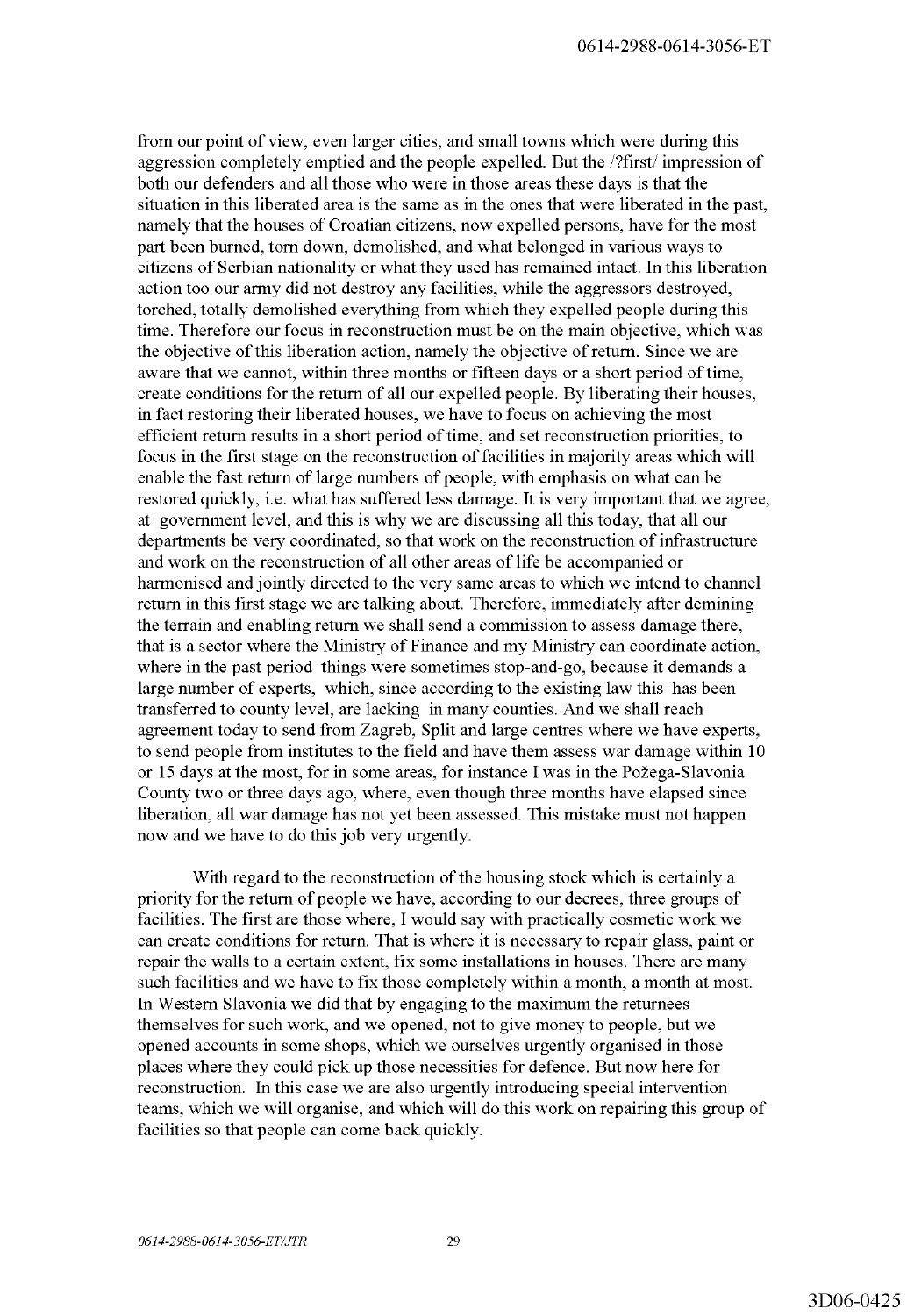The second group, the facilities from the first to the fourth category, we shall proceed with credits immediately after the assessment of war damage, and the third group are our largest settlements which we have to restore, from Vrlika and Kijev up to Kostajnica, which for the most part fall under the fifth and sixth categories and which we are restoring according to this model which has already in the areas of Slavonia which has, which has proved to be very successful.

There are just one or two very important things I have to stress. Activities for the return of people cannot evolve spontaneously. It has to be organised very precisely and very well. So, from this government we are not now sending an invitation to returnees to rush back, but we shall call you, we shall organise things and say tomorrow or on this or that day we shall return to Drnis or Vrlika or whatever area necessary in an organised fashion.

Secondly, it is very important that we engage to the maximum, for reconstruction purposes, both the manpower and all the other potentials of the people returning to their homes. So that they participate in the reconstruction for in that way in fact both renewal and return start today. And not in several weeks or several months. There is another thing I should like to emphasise. The reconstruction of the areas liberated in this action will not be to the detriment or slow down the renewal of the areas we have already started restoring, the areas of Slavonia and Posavina, for very often, and indeed today I was asked from those people whether we would slow down, no, these days we shall accelerate the reconstruction of Posavina and Slavonia so that we can, after reconstruction is completed there, redirect and channel all possible capacities to these areas for which we shall have in the meantime made preparations. And it goes without saying we shall request resources from the Government and Parliament, for reconstruction, so that we can do that job. I claim here that this action of liberating the western, areas south of Zagreb up to the sea, will not impose additional expenditures. It has led to savings in many segments and only part of those savings, not all of them, but only part of those savings should be redirected to reconstruction, so that a genuine overall revival can be achieved, and the greatest problem I see today and to which I am drawing attention here before the government, and I shall conclude with this, is that of manpower for the renewal.

### .  $/$  .

That is the major problem, we have this problem in all these other areas in which we worked so far, and I appeal that we, the government, address this problem during the coming weeks in a calm atmosphere, to see how to reduce the number of unemployed and fictitiously unemployed in those very counties in which we constantly need new labour for these investment programmes, reconstruction programmes and return programmes.

# Thank you.

# PRESIDENT:

Thank you. Before we move on to two items in the purview of Deputy Prime Minister GRANIC, perhaps just a sentence in conclusion. Today we have, Deputy Prime Minister SKEGRO has asked to speak, please take the floor.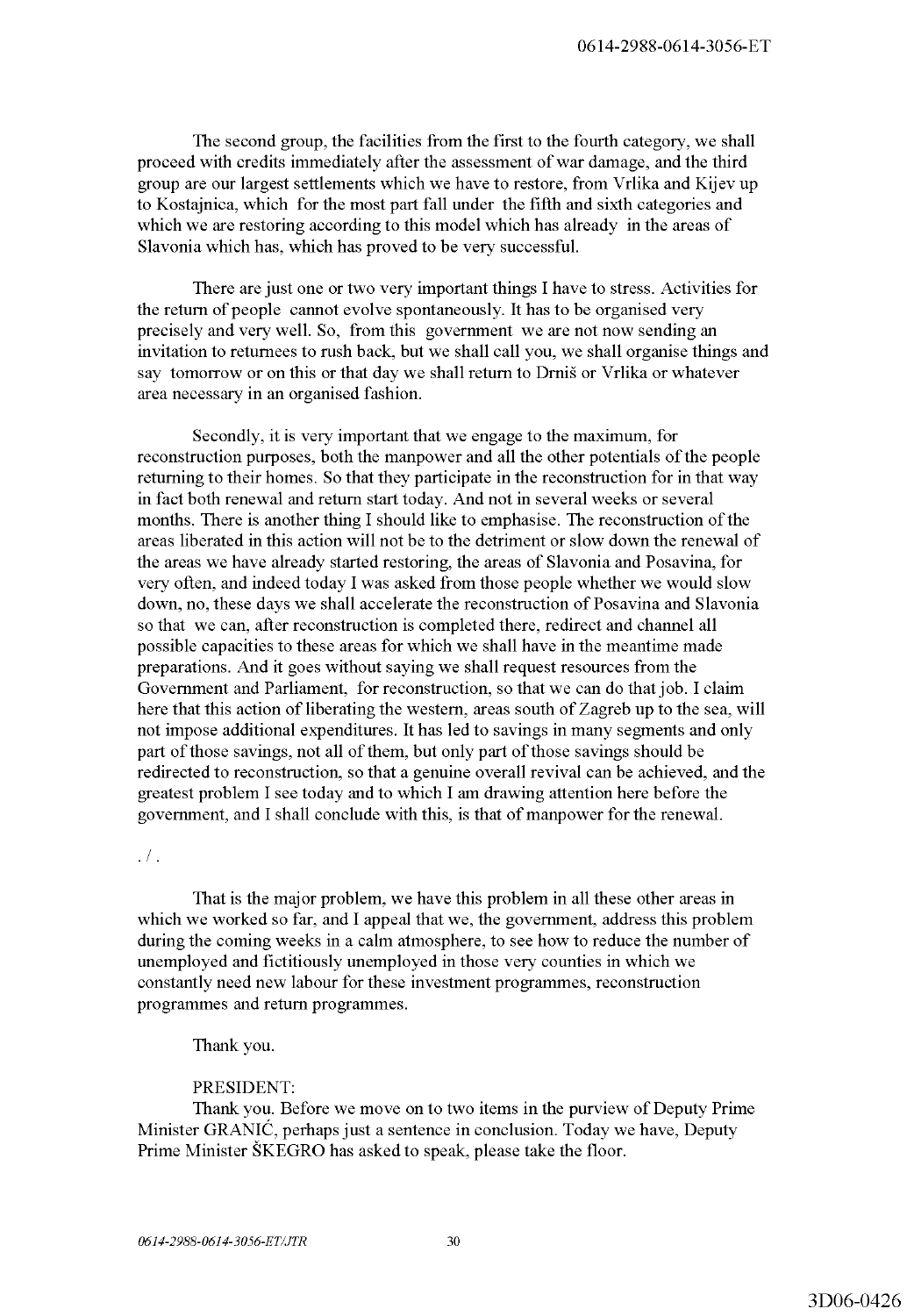Borislav SKEGRO:

Mr. President, I will just briefly add on to what Deputy Prime Minister RADIC said. Naturally, supporting everything said before that. In addition to all the other aspects of this operation, and you yourself mentioned it, this is a crucial economic issue. And, naturally, in preparing the budget for '96 we will have to have and will have quite a clear vision of the new, and indeed major changes which have taken place in the overall Croatian state, and I am referring here exclusively to the economic segment. I will just say that I completely agree with your assessment that the indirect economic results in the following year will be of the order of 10 billion kunas, or some US \$ 2 billion, but what Deputy Prime Minister RADIC emphasised with justification, we have to, here and at this moment, particularly at this moment, say that our aspirations, particularly during the following year, have to be primarily investment and reconstruction ones, and not spendthrift and wasteful. And I will say here today that we will present a draft budget for '96, which will contain neither a nominal nor a real increase of salaries as compared to the present ones. In this context we shall not, it goes without saying, remind of what we recently attempted and which did not work. When you mentioned shares, Mr. President, I will use your formulation and I claim with full responsibility that Croatia's shares, and thereby the shares of each Croatian shareholding company have, I would say, doubled their market value, perhaps they have not yet approached their nominal value, but with this operation, you can view in a completely new light the shares of many enterprises which because of the severed traffic, because of political risks, because of uncertainties, because of the general state of expectation, both in the world and at home, could not come into their own and it is only now that we will see the positive results.

Mr. President, I should like briefly to touch upon just two more things. Primarily because of the public, namely the international public. We remain, Minister PRKA spoke about that, quite firmly committed to the past principles of implementing not only the economic but also the overall programme. Indeed, I claim that we have created preconditions so that we can, and now fortunately Mr. President, what we kept saying for two and a half years is coming true, the great needs for financing reconstruction when it occurs, and thank God it is coming, will come to a country which has proven to be an ordered country, and in which low inflation is an indicator of the overall situation. We shall continue firmly to adhere to that programme and there is absolutely no collision with these new tasks, and if I may say so, the sweet problems which are arising, with what we earlier said about restructuring, about privatisation, and in fact we now actually have to speed up some processes.

And I shall finish with this, Mr. President, Deputy Prime Minister RADIC is quite right when he mentions bottlenecks. In the short term, and it is indeed a period of several months, we shall have problems in eliminating these bottlenecks at once. One of the main problems will be labour, and to the regret of some critics it will be seen that Croatia already has a scarcity of labour in some sectors. We shall, Mr. President, come up with specific proposals to definitely differentiate and stringently address the issue of the social status of the unemployed, the problem of the fictitiously unemployed, because we shall indeed need full mobilisation, mind you, completely on market grounds, completely on grounds on which we worked so far,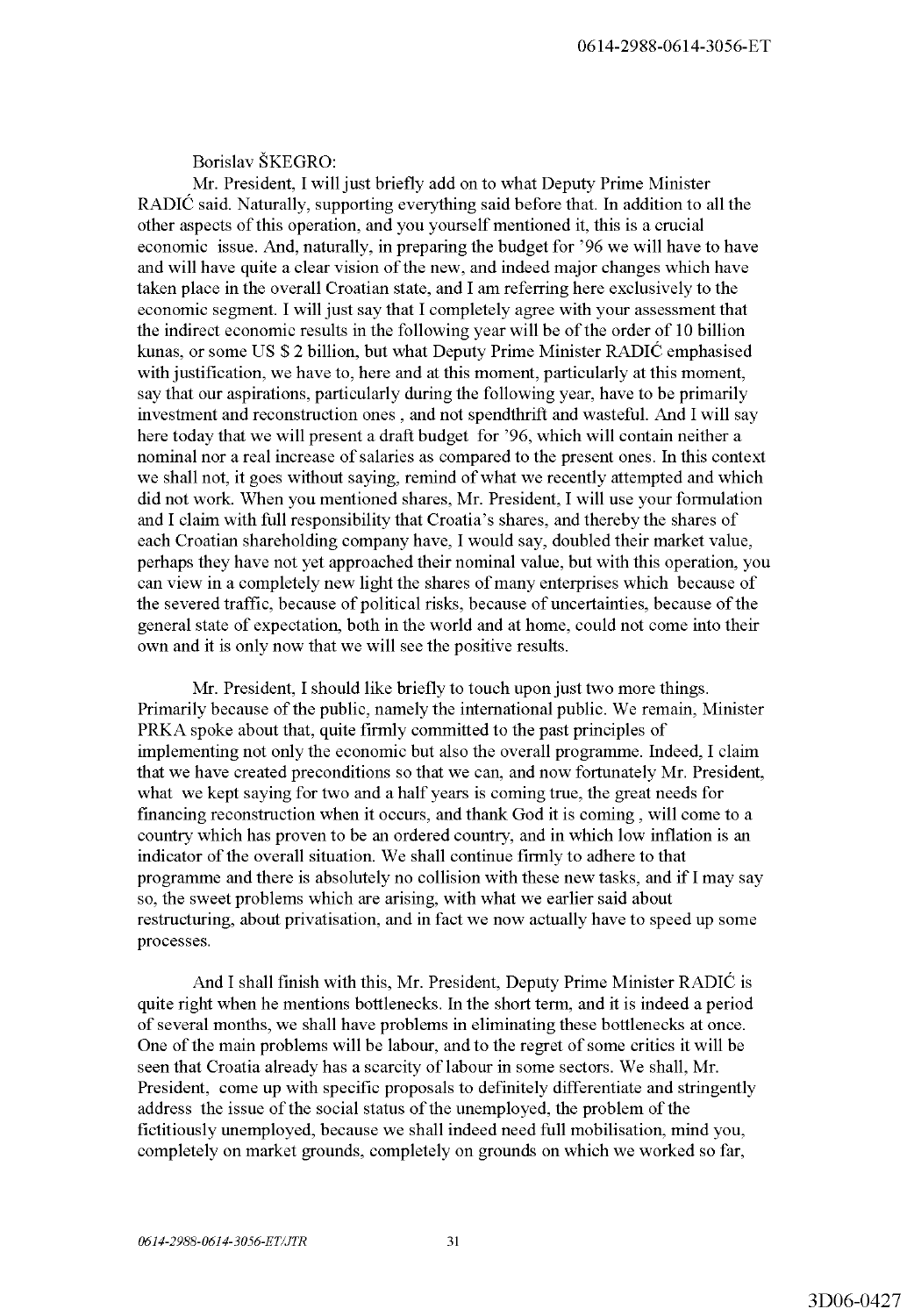but this time we have to react very speedily and in a short period of time find both the manpower and the capital for reconstruction needs.

Thank you very much.

### PRESIDENT:

Thank you. I close this item and will make just a few short remarks. Gentlemen, because of the overall situation the government is practically permanently in session, all the ministers are in daily contact with me, but so that we do not hold formal sessions of the Government every day, I have passed a decision, both in accordance with my powers and in conformity with the position of the Government, that the inner cabinet should have broader daily powers for adopting certain decisions, and also that the Prime Minister can within the powers he had so far and he currently has adopt operative decisions. In this way we will convene government sessions as necessary, when all the conditions for that exist. If things go normally we think that it will be sufficient to hold government sessions once a week because we have put many things under control, and if necessary we will hold government sessions several times a week.

I should also like to ask you to accept a practice that has been employed so far, to issue, through our Office for Public Relations, daily communiqués on topical events so that the public is informed of everything so that we do not have to resort to various press conferences or government sessions for every hour, every minute is simply precious. When we deem appropriate we will inform of what the government has done that day.

I conclude this item and items 5 and 6, in the competence of Minister GRANIC, first information on the situation in the occupied area of Slavonia and Baranja. You have the floor.

#### Dr. Mate GRANIC:

The state of occupation in these areas is practically a state of complete occupation by Belgrade. Belgrade is arming, paying, it is fully linked in terms of communications, controls both bridges. Economic and telecommunications integration in the system of Serbia i.e. of the so-called Federal Republic of Yugoslavia, is complete, the same is true of the customs and monetary systems, and on the other hand there are constant attacks on Osijek, Vinkovci, Zupanja and other Croatian cities. Belgrade has additionally mobilised special units, yesterday it withdrew ambassador KNEŽEVIĆ for consultations, there are permanent troop movements on the line of demarcation and I can say that the Republic of Croatia, that the Government, is intensively following all these events. The Republic of Croatia does not intend to militarily liberate these occupied areas at the moment. The Republic of Croatia is alerting the international community to the insupportable state of full occupation and pointing out that Belgrade shoulders full responsibility for that. The Republic of Croatia is willing to negotiate with the Croatian Serbs from these occupied areas, but no longer either with MARTIC or BABIC or anyone who is not from these occupied areas.

.  $\sqrt{ }$  .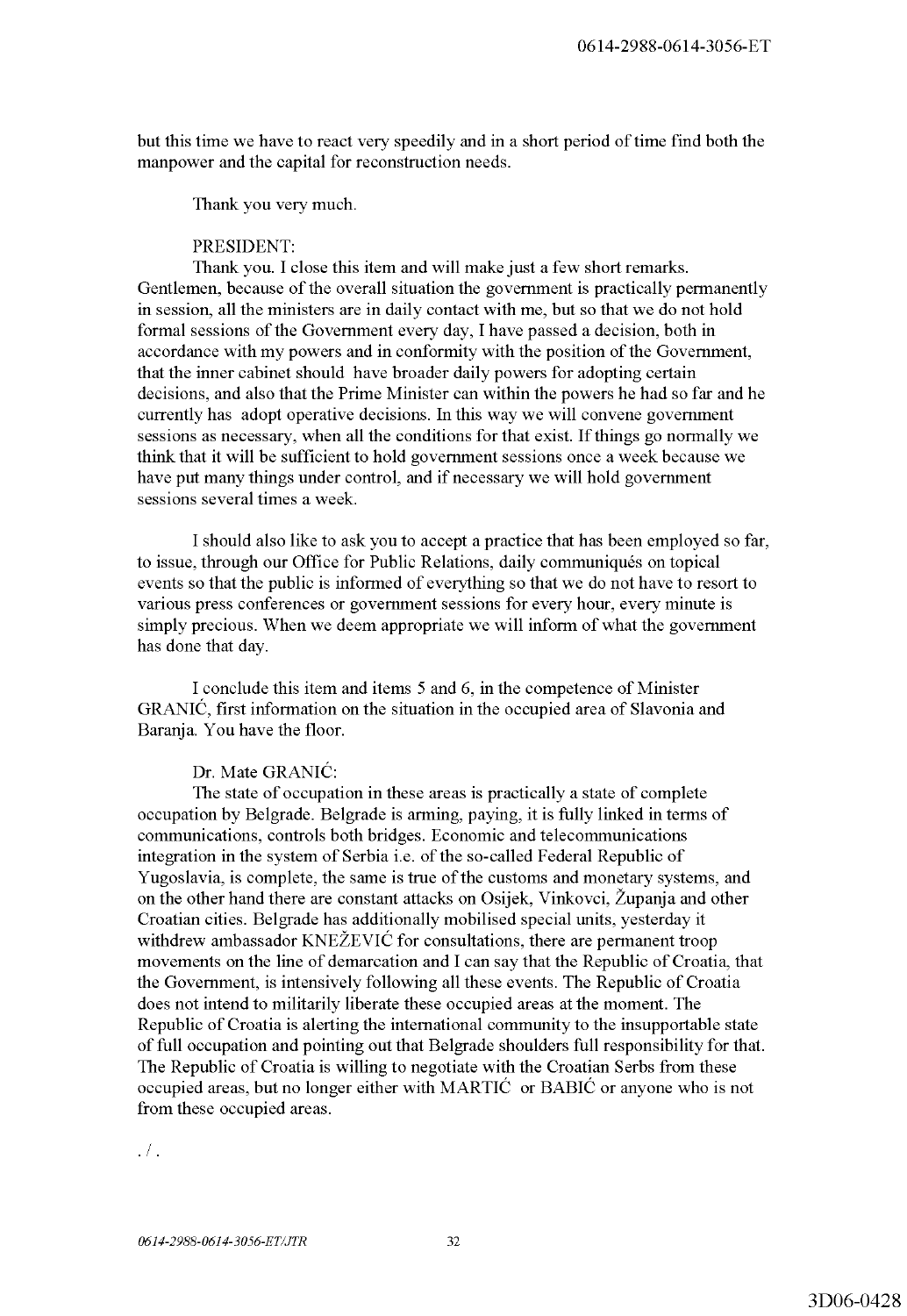... We call upon the Croatian Serbs to embark on urgent negotiations on peaceful reintegration and we are ready to use the services of the International Conference on the Former Yugoslavia and from the UN the Republic of Croatia requests the urgent application ofUNCRO's mandate. Also, the Republic of Croatia has today withdrawn our ambassador MARKOVIC from the office in Belgrade for consultations.

# PRESIDENT:

Thank you. I open a debate on this item, although this is a report and I propose that we accept it as a report, as the standpoint of both the Ministry of Foreign Affairs and of the Government, when the Government adopts this report.

Do you agree with this? Thank you.

We shall now move on to ITEM 6 - PROPOSED CONCLUSION IN CONNECTION WITH THE STATEMENT OF CARL BILDT, CO-CHARIMAN OF THE INTERNATIONAL CONFERENCE ON THE FORMER YUGOSLAVIA. I shall not make any comments, would Minister GRANIC please immediately take the floor.

# Dr. Mate GRANIC:

In his statement of 4 August 1995, the Co-Chairman of the International Conference on the Former Yugoslavia, Mr. Carl Bildt, drew certain parallels between the attack of the insurgent Serbs on Zagreb and the legitimate action of the Croatian forces for the reintegration of the occupied territories of the Republic of Croatia into the constitutional and legal order of the Republic of Croatia. Specifically he made a comparison with our liberation of Knin. In addition, Mr. Bildt is attempting to equalise, in terms of responsibility, the democratically elected President of the Republic of Croatia, Dr. Franjo TU\MAN, with the war criminal Milan MARTIC. In response to his statement, Deputy Prime Minister and Minister of Foreign Affairs of the Republic of Croatia, Dr. Mate GRANIC, sent a letter to the peace mediator of the European Union for the former Yugoslavia in which he condemns his statement as cynical and as showing a lack of wisdom, particularly in the case of a negotiator.

During the meeting in Geneva on 6 August 1995 between Dr. GRANIC and a delegation of the European Union and the peace mediators for the former Yugoslavia, Mr. Bildt reiterated the standpoint that the attack on Knin and the bombardment of Knin were similar to the bombarding of Sarajevo. We warned that it was exclusively, that it had been, the bombardment of military targets which are in Knin itself, that we have no data about heavier civilian casualties and that we would immediately announce all the data and that it had been a legal and legitimate action for the purpose of reintegrating our occupied areas. Nevertheless, after that Mr. Bildt made a statement completely unacceptable for us. Mr. Bildt, in the role of peace mediator upheld the recognition of the Republic of Bosnia and Herzegovina by the so-called Federal Republic of Yugoslavia in return for a nine-month lifting of the sanctions without the right of veto. Without the simultaneous recognition of the Republic of Croatia in its internationally recognised borders and as one of the ways for solving the crisis in the area of the former Yugoslavia, which we vigorously opposed being of the opinion that sanctions cannot lifted off Belgrade while practically a considerable part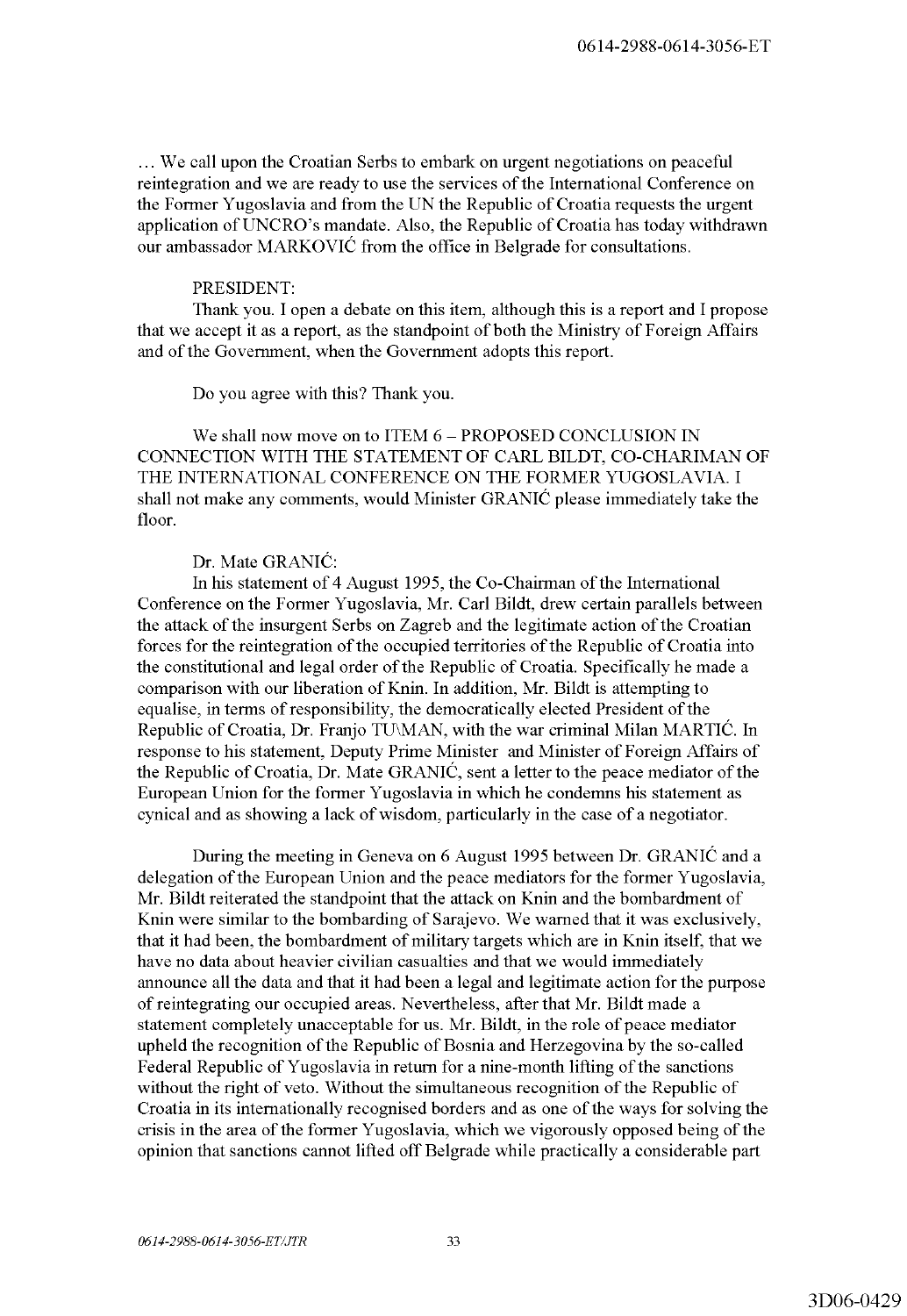of the territory of the Republic of Croatia is occupied by Belgrade. Such conduct and positions of the co-chairman of the Peace Conference on the Former Yugoslavia, Mr. Carl Bildt are in direct contravention of the mandate of peace mediator entrusted him by the international community and it shows that Mr. Bildt has lost credibility for the Republic of Croatia, for our public and our state, for further discharging the duty of international mediator and on the basis of the above mentioned we are of the opinion that the Republic of Croatia should no longer cooperate with Mr. Bildt and we propose the following conclusions, namely that the co-chairman of the Peace Conference on the Former Yugoslavia, Mr. Carl Bildt has lost credibility for discharging the duty of peace mediator, and that the Republic of Croatia will no longer cooperate with him. But that the Republic of Croatia is, like so far, ready to fully cooperate with the International Conference on the Former Yugoslavia, and in particular with the European Union, and we should address a letter along those lines to the European Union which in fact appointed Carl Bildt co-chairman of the Peace Conference on the Former Yugoslavia.

## PRESIDENT:

Thank you. You have heard the explanation, you have heard the conclusions. If no serious discussion is necessary, I propose that we adopt these conclusions for these proposals are really well-argumented. Is anyone against this conclusion? Deputy Prime Minister MIŠETIĆ, you have the floor.

# BOSILJKO MISETIC:

Namely, I am not against the conclusion. We discussed that at an Inner Cabinet meeting. It is true that the actions, act and activities of co-chairman Bildt are in contravention of the mandate entrusted him by this Conference and the international community. It is true that his statements insult every Croat. However, I don't know how advisable it is for us to perhaps react precisely in this way, for the circumstances are such. Despite Bildt's statements and outside his mandate Croatia is nevertheless by this action and by its consistent policy constantly raising its political rating and becoming an unavoidable and even an international factor not only in these but also in European areas and I was thinking along the lines that the institution which appointed and designated him co-chairman should be made aware of the fact that by his acts and activities he is exceeding the mandate he was given and that the institution which appointed him should be alerted to the fact that Croatia wishes to be cooperative in dealing with the international community, but that such acts will lead to Croatia reacting as we reacted in this proposal now.

I was just thinking aloud, but if that has been agreed upon, and I suppose it has, I have nothing against such a conclusion, but perhaps in some nuances it reminds of a fast, sharp reaction, like those with whom we are still waging war today often react.

PRESIDENT: Thank you, Deputy Prime Minister GRANIC would like to speak.

Dr. Mate GRANIC:

In any case, the Republic of Croatia and I think that this is a conclusion, is willing fully to cooperate with the international community, the European Union, the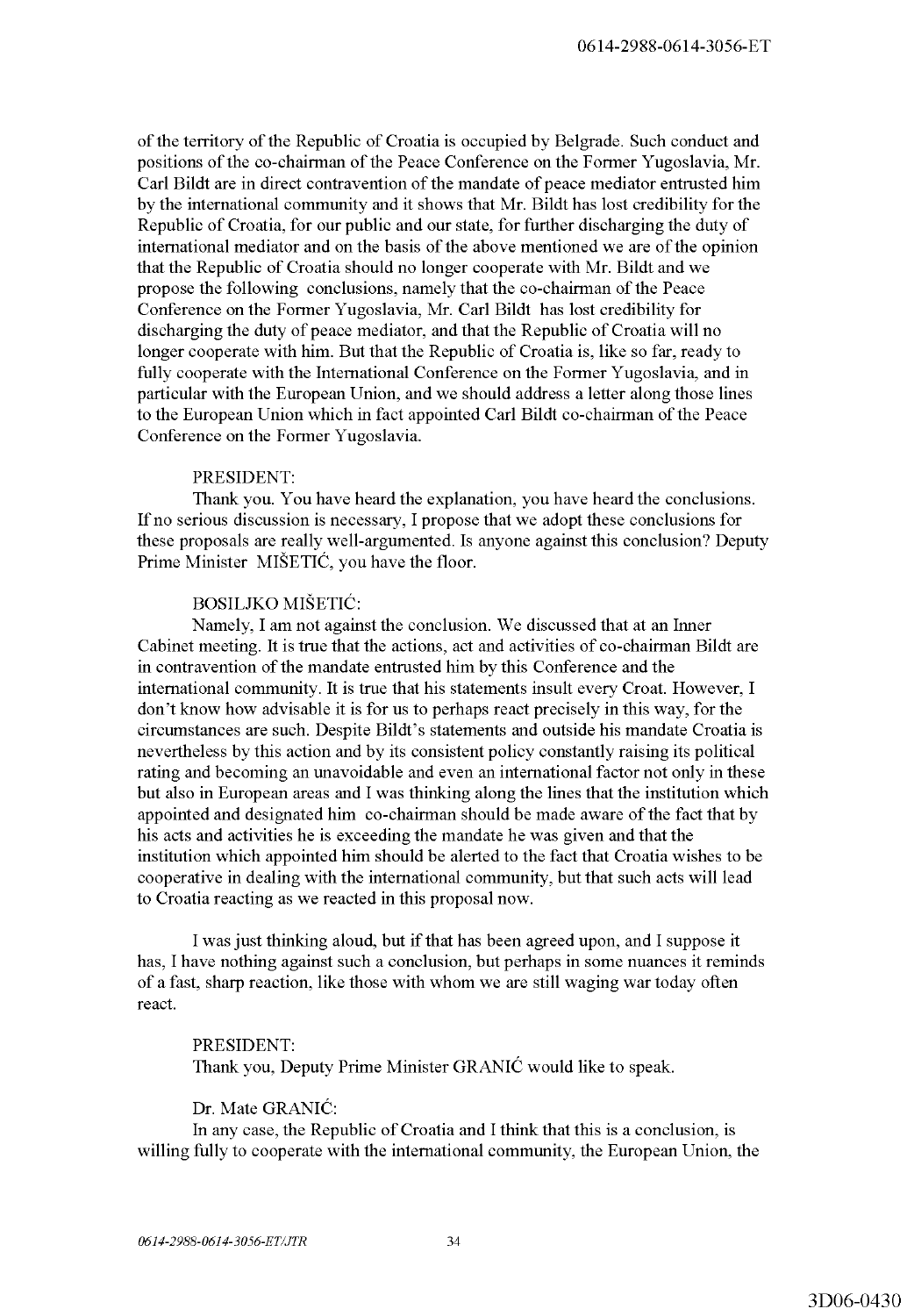International Conference on the Former Yugoslavia. We neither can nor have nor can remove Mr. Carl Bildt as a negotiator. But we have presented our positions in this proposal, for he equalises the President of the Republic of Croatia with a war criminal, and repeatedly equalises the attacks, i.e., on Sarajevo, being conducted also by the war criminal MLADIC with our liberation of Knin, which in any case deserves the strongest condemnation and we think that we should say that very clearly, and with regard to cooperation with the international community I think that we should fully support what Deputy Prime Minister MISETIC said, the opposite. Full cooperation as was the case so far.

# PRESIDENT:

Thank you. I propose only in terms of these proposals by Mr. MISETIC to change perhaps just a small nuance in the conclusions, the credibility for discharging the duty of peace negotiator and that the Republic of Croatia objectively cannot cooperate with him. He will not be. That is a word which is perhaps too strong and in that sense I think that this intervention, the purport is the same and there remains a diplomatic possibility to defend our positions, but we also have to be aware of the serious repercussions of such a decision. Minister VIDOŠEVIĆ.

# Nadan VIDOSEVIC:

I shall be brief Mr. President. I think that the authorities should empower you, together with minister ...

#### .  $/$  .

 $\ldots$  GRANIC, and revise  $\ldots$  the text which will be sent that that would be the best measure.

PRESIDENT: Thank you. The Deputy Prime Minister.

Dr. Mate GRANIC: Yes, I fully agree with the Prime Minister's proposal.

## PRESIDENT:

The purport is clear, condemnation and non-acceptance, loss of credibility, that is important and continuation of cooperation with the European Union and the inner cabinet will then harmonise the text. Deputy Prime Minister MISETIC.

Bosiljko MISETIC:

Namely, I think that there is no doubt that it is an insult for every Croat and a crime for anyone, even be it a co-chairman, to equalise the Croatian state leader not only at his moment, but at any time, with a criminal, because who is doing that is committing a crime and there is no doubt about that.

However, I meant to leave the door ajar for a high level of cooperativeness, for Croatia has precisely on account of cooperativeness won such a political rating and